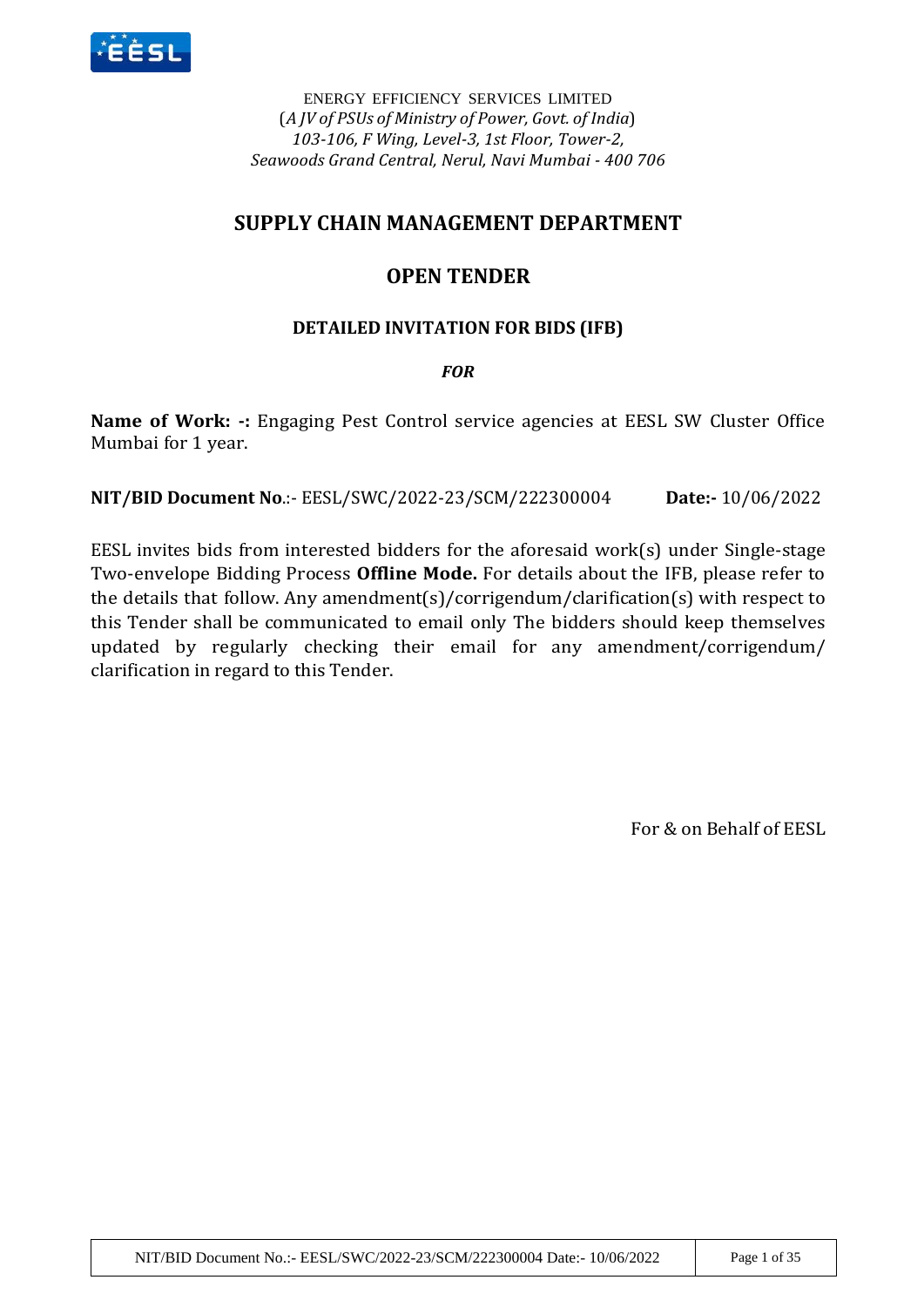

### **BID DETAILS**

| NIT/Bid Document No.                                                                                        | NIT/BID Document No.:- EESL/SWC/2022-23/SCM/222300004 Date:-<br>10/06/2022                                                                                                             |
|-------------------------------------------------------------------------------------------------------------|----------------------------------------------------------------------------------------------------------------------------------------------------------------------------------------|
| <b>Bidding Document Cost</b>                                                                                | Rs. 2,000/- (Rupees Two Thousand Only) (non-refundable)<br>In the form of Banker's Cheque/Demand Draft/Pay in Favour of 'Energy<br>Efficiency Services Ltd. Mumbai' Payable at Mumbai. |
| <b>Earnest Money Deposit</b><br>(EMD)/<br><b>Bid Security</b>                                               | Rs. 1,000/- (Rupees One Thousand Only). (refundable)<br>(EMD in the form of BG/DD should be valid up to 135 days from the date<br>of techno-commercial bid opening).                   |
| Document Sale Date &<br>Timing, i.e., Last date &<br>time                                                   | From 10/06/2022 to 01/07/2022 (up to 1100 IST)                                                                                                                                         |
| <b>Bid Submission Period</b>                                                                                | From 10/06/2022 to 01/07/2022 (up to 1100 IST)                                                                                                                                         |
| Vendor Meeting                                                                                              | There is no pre-bid meeting for this Tender.                                                                                                                                           |
|                                                                                                             | $01/07/2022$ at 1130 hrs. IST, offline, at following address                                                                                                                           |
| & Time                                                                                                      | Technical Bid Opening Date Energy Efficiency Services Limited<br>103-106, 1st Floor, F-Wing, Tower-2,<br>Seawoods Grand Central, Nerul Navi Mumbai - 400706                            |
| Price Bid Opening Date &<br>Time                                                                            | To be intimated Later                                                                                                                                                                  |
| <b>Bid Validity Duration</b>                                                                                | 180 days from the date of opening of techno-commercial bid.                                                                                                                            |
| Contact Person(s) for<br>Technical Queries (copy of<br>the query to be marked to<br>Contracts Dept.as well) | Mr. Kuldeep Kumar (Sr. Manager).<br>Energy Efficiency Services Ltd.<br>E-mail - kkumar@eesl.co.in<br>Phone - 91-8376908431                                                             |
| Contact Person(s) for<br>Tender-related Queries                                                             | Ms. Snehal Nitnaware (Dy Manager - SCM)<br>Energy Efficiency Services Ltd.<br>E-mail: snehal@eesl.co.in,<br>Phone - 91-8860680951                                                      |
| RfP to be addressed to                                                                                      | Regional Cluster Head,<br><b>Energy Efficiency Services Limited</b><br>103-106, 1st Floor, F-Wing, Tower-2,<br>Seawoods Grand Central, Nerul Navi Mumbai - 400706                      |

All the bids must be accompanied by Bid Security/ EMD, as mentioned above. **Bids not accompanying the Bidding Document Cost and Bid Security/EMD, or those accompanied by these instruments of inadequate value, shall not be entertained and in such cases, the bids shall not be opened** 

*The entire Bid Documents shall be submitted in a single (Big) envelope should be consisting of following 2 envelopes*

| <b>Envelope 1-</b> |                                                   |
|--------------------|---------------------------------------------------|
|                    | <b>Packet-I (Pre-Qualifying Document)</b>         |
|                    | <b>Packet-II (Techno-Commercial Bid proposal)</b> |
| Envelope 2 -       |                                                   |
|                    | Price Bid (Part C)                                |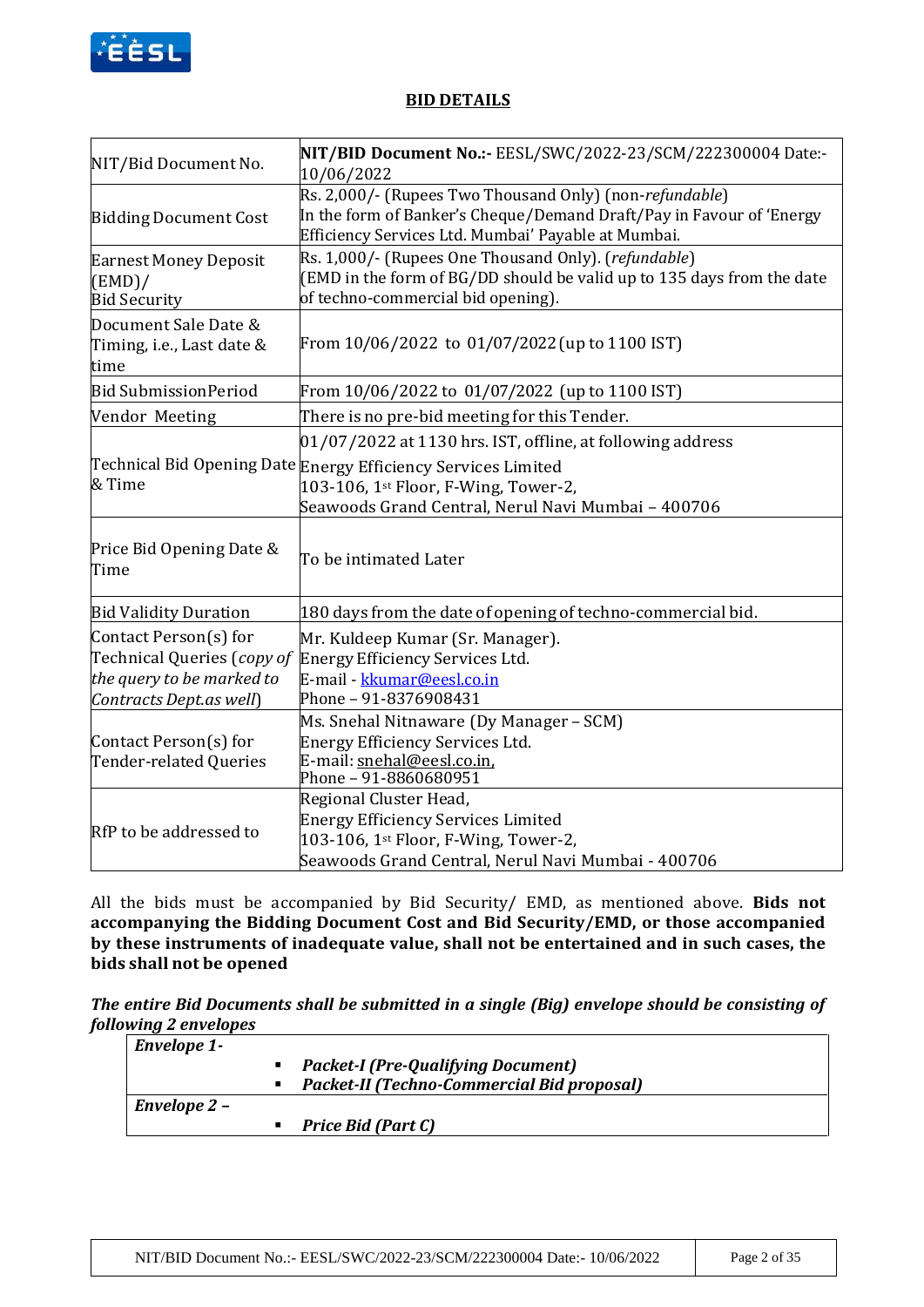

The Entire Bid Documents must reach the following address in a sealed single/Big envelope superscribed "**NIT/Bid Document No: EESL/SWC/2022-23/SCM/222300004 Date:- 10/06/2022"** before the submission date & time mentioned above.

Regional Cluster Head, Energy Efficiency Services Limited 103-106, 1st Floor, F-Wing, Tower-2, Seawoods Grand Central, Nerul Navi Mumbai - 400706

It must be ensured by the bidder that the original instruments towards EMD and Bid Document Cost are received by EESL before opening time of the price bids for verification of the details given by bidder. Failure to comply with this would render the bid liable for rejection and the bid will not be opened. EESL will not be responsible for any delay, loss or non-receipt of EMD sent by post/courier.

Any relaxation/exemption sought by bidders shall only be considered in accordance with relevant clauses Annexure-A submission/payment of EMD and Bid Document cost and shall be subject to fulfilment of conditions defined in the said clauses. Since all the conditions explained in the said clauses for seeking exemption from submission of Bidding Document Cost and EMD are selfexplanatory, bidders should ascertain about their fulfilment of all conditions and submit their bid accordingly. If at any stage, it is found that false information is furnished or non-compliance of any of the conditions defined at the said clauses, the bid/offer shall be considered as non-responsive and would not be considered for further evaluation. Bidder seeking exemption from submission of the EMD has to mandatorily submit/upload the scanned copy of their valid original registration certificate(s) as asked for in the relevant, clause along with other relevant documents as part of their online bid.

EESL reserves the right to cancel / withdraw the IFB without assigning any reason whatsoever and in such a case, no bidder / intending bidder shall have any claim arising out of such action.

\*\*\*\*\*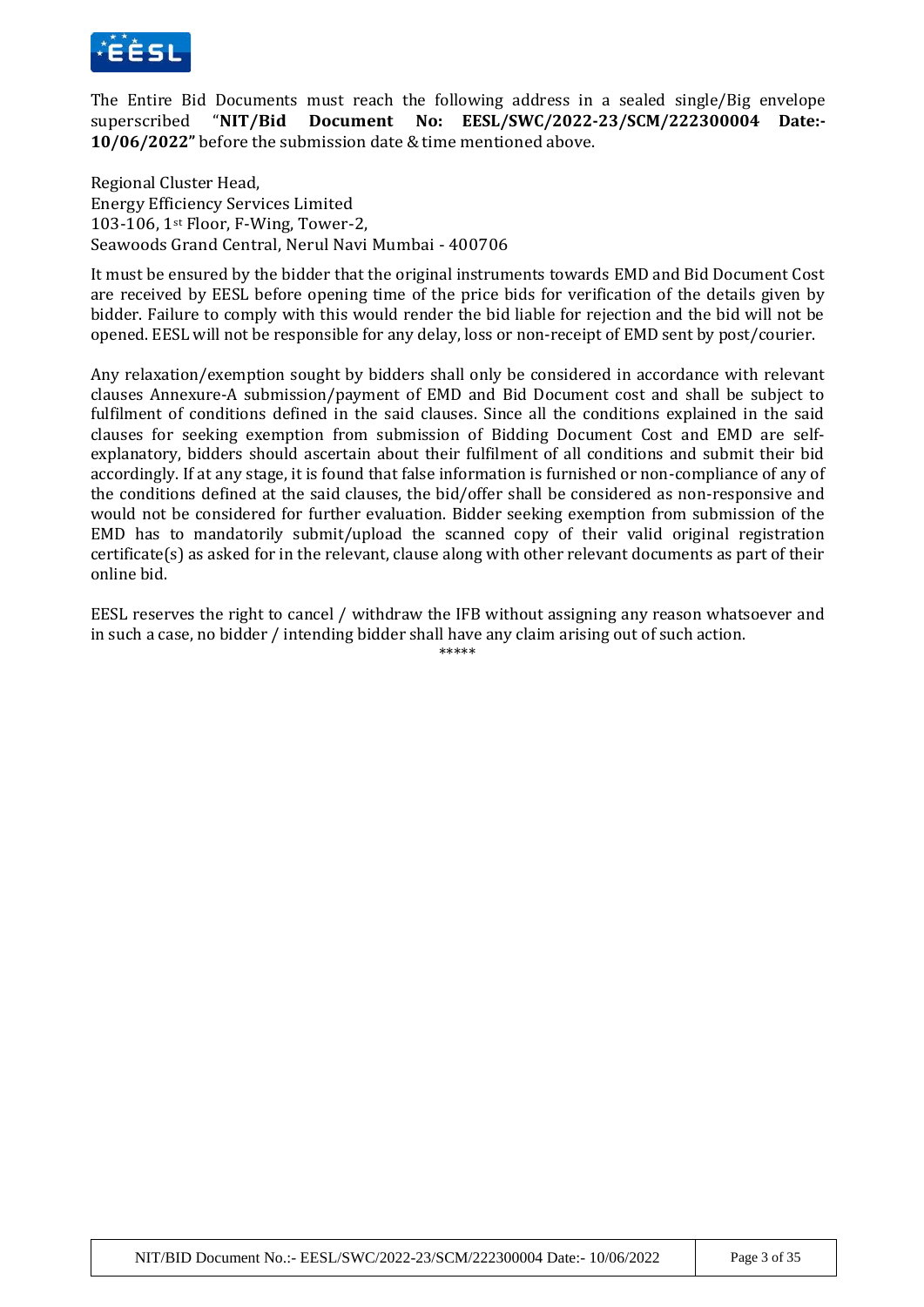

### **Scope of Work/Supplies, Terms & Conditions, Technical Specifications & Special Conditions of Contract**

*NOTE: THE TERMS & CONDITIONS STIPULATED IN SECTION-4 WILL SUPERSEDE ANY CONTRADICTORY/SIMILAR/OVERLAPPING TERMS & CONDITIONS IN ANY OTHER SECTION/PART OF THE TENDER*

### **PART-A: General Information**

**Name of the Work**: Engaging Pest Control service agencies at EESL SW Cluster Office Mumbai for 1 year.

**NIT/BID Document No**.:- EESL/SWC/2022-23/SCM/222300004 **Date:-** 10/06/2022

### **BIDS ARE TO BE SUBMITTED AS FOLLOWS: -**

**Envelope – 1, should contain Packet-I (Pre-Qualifying Documents) and Packet-II (Techno-Commercial Bid proposal) and Envelope-2 should contain Price Bid as per Part-C . Manual/Hard Copy of documents need to be submitted for these envelopes as described below.** 

#### **Packet-I of Envelope - 1 (Pre-Qualifying documents) should contain following:**

- 1. Bid document fee in the form of Banker's Cheque/ Demand Draft drawn in favor of "Energy Efficiency Services Limited Mumbai" payable at Mumbai. *(To be submitted in hard copy/ manually in the tender-box on and before Technical Bid Opening Date & Time)*
- 2. Bid Security fees/Earnest Money Deposit in form of Banker's Cheque/Demand Draft/Pay order in favour of "Energy Efficiency Services Limited Mumbai" or in the form of Bank Guarantee as prescribed format [attachment 2]. *(To be submitted in hard copy/ manually in the tender-box on and before Technical Bid Opening Date & Time)*
- 3. MSE bidders are exempted from submission of Bid document fees and Bid Security fees/Earnest Money Deposit as indicated in Annexure-A. If bidder is claiming MSE certificate for the Tendered item in the certificate. Such certificate claiming exemptions shall be uploaded in **Packet-I of Envelope – 1** and the same will be considered for evaluation.

In case bidder has submitted MSME certificate, then MSME certificate will be considered for evaluation of **Packet-I of Envelope – 1** & benefit of MSME will be provided to bidder for exemption of Bid document fees and Bid Security fees/Earnest Money Deposit as per Annexure-A of the RfP.

### **Packet-II of Envelope - 1, i.e., Techno-Commercial Proposal of the Bid Should Contain the following**:

#### *(To be submitted in hard copy/ manually in the tender-box on and before Technical Bid Opening Date & Time)*

- i. Letter of the bidder submitting the bid in the form as stipulated in the bid document i.e., as per Bid Form as *Attachment-1* Duly filled and Signed by authorized signatory.
- ii. Notarized Power of attorney to sign the bid as *Attachment-3*. Bidders to use their own format.
- iii. Deviation statement as per *Attachment 4*

*NOTE: EESL reserves the right to consider or disregard deviations, and reject bids in case of non-compliance. Bids containing material deviations from or reservation to the terms and conditions and specifications mentioned in the Tender will be treated as non-responsive and will not be considered further.*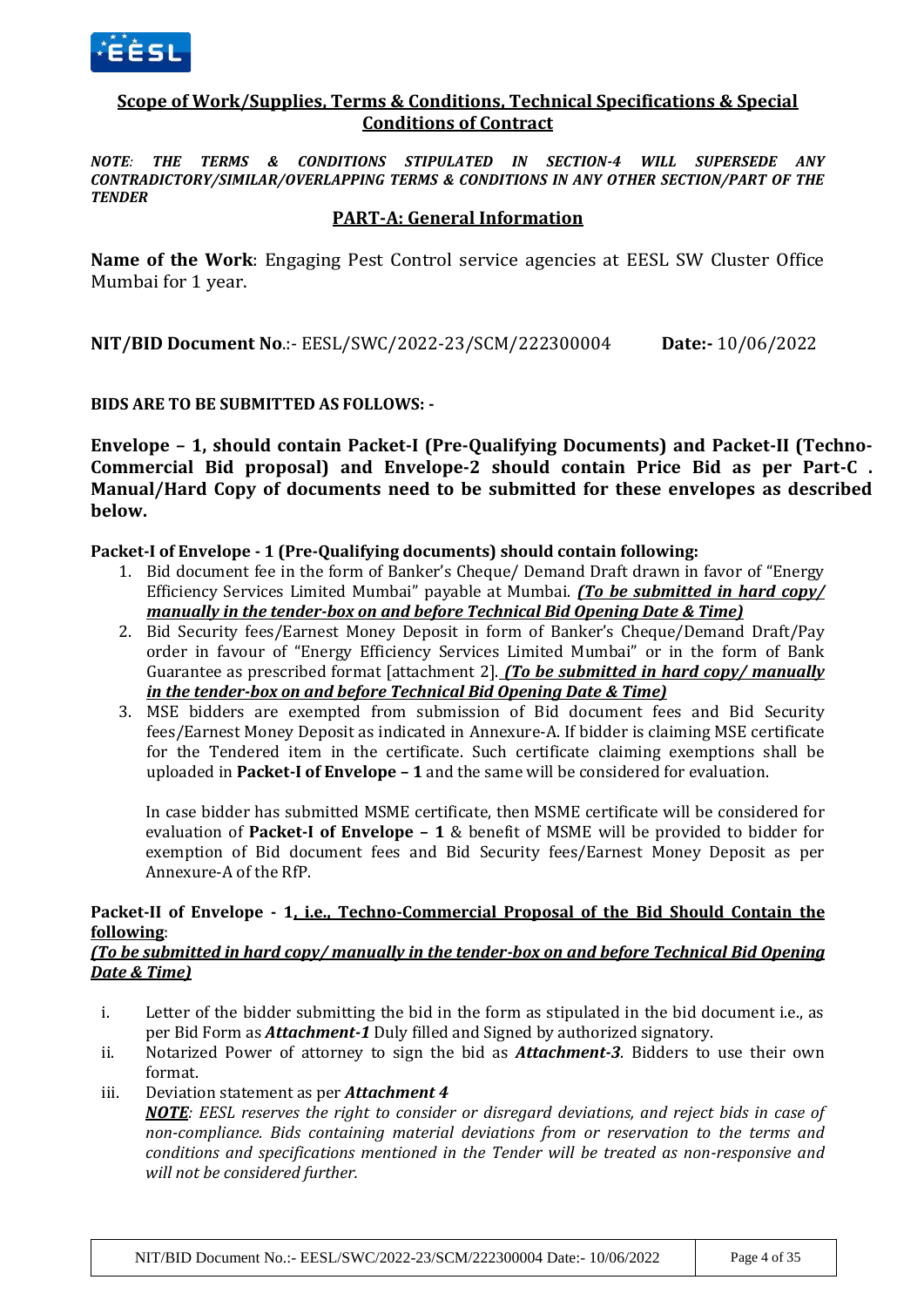

- iv. Form of acceptance of EESL fraud prevention policy and declaration as per *Attachment- 6* Duly filled and Signed by authorized signatory.
- v. NEFT/RTGS Bank details as per *Attachment-7*. Duly filled and Signed by authorized signatory.
- vi. Certificate regarding Declaration of local content **(as per format in** *attachment -8*).
- vii. Self-Declaration regarding "Restrictions on procurement from a Bidder of a country which shares a land border with India" **(as per format in** *attachment -9*).
- viii. Submission of Proforma of letter of undertaking, if applicable **(as per format in** *attachment - 10*).
- ix. Submission of certificate regarding acceptance of important conditions **(as per format in**  *attachment -11*).
- x. Submission of **Compliance Matrix/ CHECK – LIST FOR BIDDERS (as per format in**  *attachment -12*).
- i. Self-Declaration duly signed on Company Letter Head Pad with company's seal for not being under debar list/undergoing debarment period on account of breach of the code of integrity under rule 175(1)(i)(h) of general financial rules for giving false declaration of local content Bidder shall clearly mention tender reference no. and date of signing the self-declaration.
- ii. Self-Declaration for not been blacklisted by Central/State/UT Government or any Public sector entities duly signed and stamped at company's Letter Head
- iii. One complete set of RfP documents and subsequent amendments (if any), duly signed and stamped on each page.
- iv. Documents asked for submission in Qualifying requirement (clause 7) and any anywhere else in the Tender document.

### **Envelope-II should contain Price Bid (***to be filled-up offline***)**

Since the bids are to be submitted through offline mode, the prices are to be Price Bid Sheet Format is prescribed at *Part - C* in the Tender document and bidders are requested **to submit the price bid in hard copy at EESL along with the documents.** 

**i.** Price Bid Sheet is prescribed at *Part – C* in the Tender document

Initially, **Packet-I of Envelope – 1 & Packet-II of Envelope – 1** containing documents as stated above will be opened at the same time.

Subsequently Envelope-2, Price Bid shall be opened subject to acceptance of Techno-Commercial Bid under **Packet-I of Envelope – 1 & Packet-II of Envelope – 1.** Opening date will be intimated to all those bidders, who are found **technically & commercially responsive and qualified to EESL.** Price-Bid of the **non-responsive and dis-qualified** bidders will not be opened.

Note: -

1. *Unorganized/Un-labelled Bids are liable to be rejected. In case of E-tendering, Bidder to enclose an index of pages with proper nomenclature for each document enclosed and inserted page no. on the documents to be submitted online at E-tendering portal*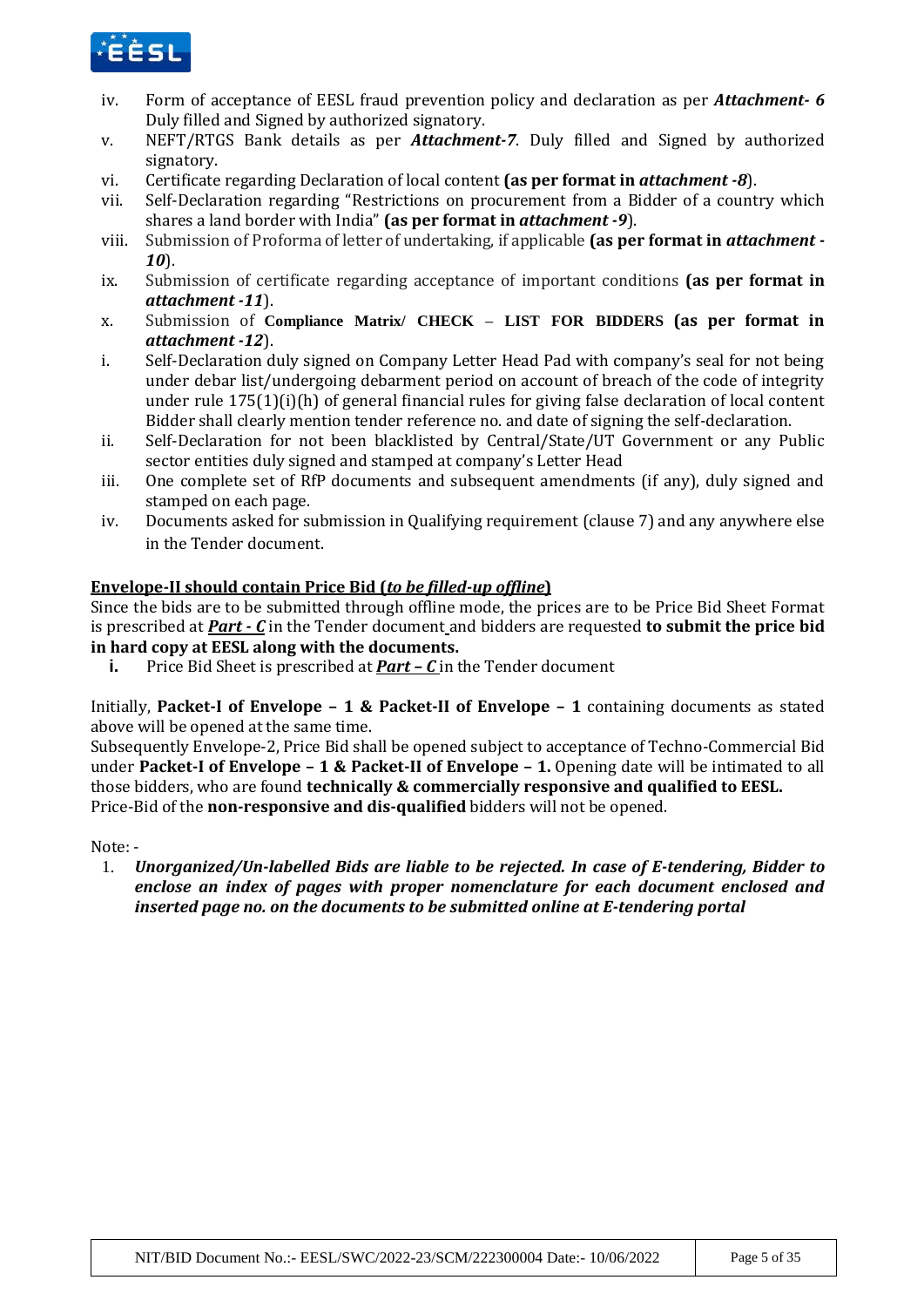

#### **DISCLAIMER**

- **1.** This Request for Proposal (RFP) is being issued to the respondents who fulfil the eligibility criteria prescribed elsewhere in this RFP document. This RFP is not an offer by the EESL, but an invitation to respond to this RFP document. No contractual obligation on behalf of the EESL, whatsoever, shall arise from the RFP process unless and until a definitive agreement is signed and executed by duly authorized officer of the EESL with the selected Respondent(s). It may be noted that issuance of RFP does not confer any right to be invited to participate further in the EESL's procurement process and the EESL shall have unfettered rights and discretion in its decision regarding further participation in the same. The respondents, by accepting this document, agree that any information contained herein may be superseded by any subsequent written information on the same subject made available to the recipient or any of their authorized officer(s) including those are provided by the EESL in its web-site. It is also understood and agreed by the Respondent/s that decision of the EESL regarding selection of the supplier(s) shall be final and binding on all concerned. No communication in this regard, verbal or written, will be entertained.
- **2.** The EESL reserves the right to amend, modify, vary, add, delete, accept or cancel, in part or full, any condition or specification of the proposals / orders / responses, without assigning any reason there for at any stage during the process. Each Respondent shall be entirely responsible for its own costs and expenses that are incurred while participating in the RFP, presentations and contract negotiation processes. The EESL reserves the right to cancel the entire process at any stage at its sole discretion without assigning any reason there for.
- **3.** Further, the EESL may, at its sole discretion, procure supplies of product specified in tender from one or more than one respondents. The procedure in this regard has been detailed elsewhere in RFP document. The decision taken by the EESL in this regard will be final and binding upon all respondents.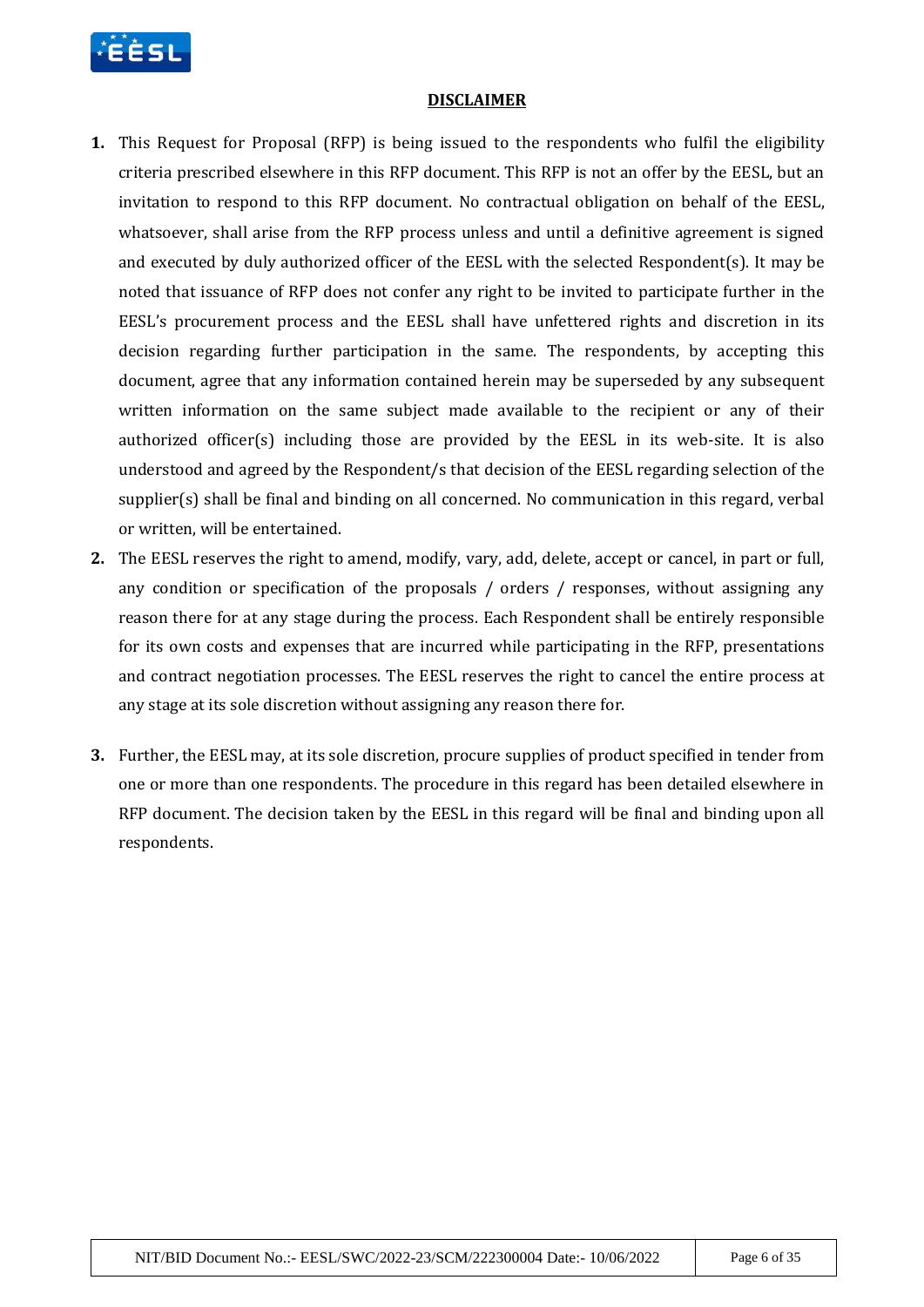

## **PART-B: Scope of Work/Supplies and Qualifying Requirements**

## **INTRODUCTION**

Energy Efficiency Services Limited (EESL) is a Joint Venture of NTPC Limited, Power Grid Corporation of India Limited (PGCIL), Power Finance Corporation Limited (PFC) and Rural Electrification Corporation Limited (REC), established in order to facilitate implementation of energy efficiency projects. EESL will work as ESCO, as Consultancy Organization for CDM, Energy Efficiency, etc.; as a Resource Centre for capacity building of SDAs, Utilities, financial institutions, etc. EESL will also lead the market-related actions of the NMEEE. It is first such company exclusively for implementation of energy efficiency in South Asia and amongst a very few such instances in the world

## **Objectives**

- To facilitate preparation of energy efficiency projects for Demand Side Measures including municipal functions, agriculture, public building, lighting etc.
- To implement schemes, program and policies of central and state governments or its agencies.
- Partner with private ESCO's and other companies to promote energy efficiency.
- To provide consultancy services in the field of energy efficiency, CDM projects, and other related areas.

To identify and impart training to build the capacity of stakeholders

## **1. SCOPE OF WORK:**

- 1.1. Pest Control treatment service for white ants, cockroaches, bugs, other pest at EESL Mumbai Office.
- 1.2. Performance security deposit equivalent to 3% of contract value to the deposited in the form of BG, DD, and Bank's cheque.
- 1.3. The scope of contract includes carrying out general insect Pest control service at our premises for cockroaches, extermination & other pests.
- 1.4. Agency should bring the required pesticides or chemicals, spray them through a spray gun or any other required equipment/ Chemicals.
- 1.5. EESL will inform on mail / telecommunication to agency for carry out every pest control activity.
- 1.6. Agency to attend request on immediate basis EESL will inform on need basis for pest control activity.
- 1.7. Agency to follow all labour laws, agency to strictly adhere to the statutory regulations viz minimum wages act, shops & establishment act, PF act, ESI scheme & any other regulations covering labour contract where applicable. The agency should submit copies of Registration certificates issued to them in respect of the above whatever applicable.
- 1.8. The firm / organization / should have at least on senior executive experienced in services where particulars such as Name, Age & experience should be furnished.
- 1.9. Agency to submit rates considering above scope of work. No extra payment shall be made to agency.

## **1. GENERAL TERMS & CONDITIONS:**

1.1. All services shall be performed by persons qualified and skilled in performing such services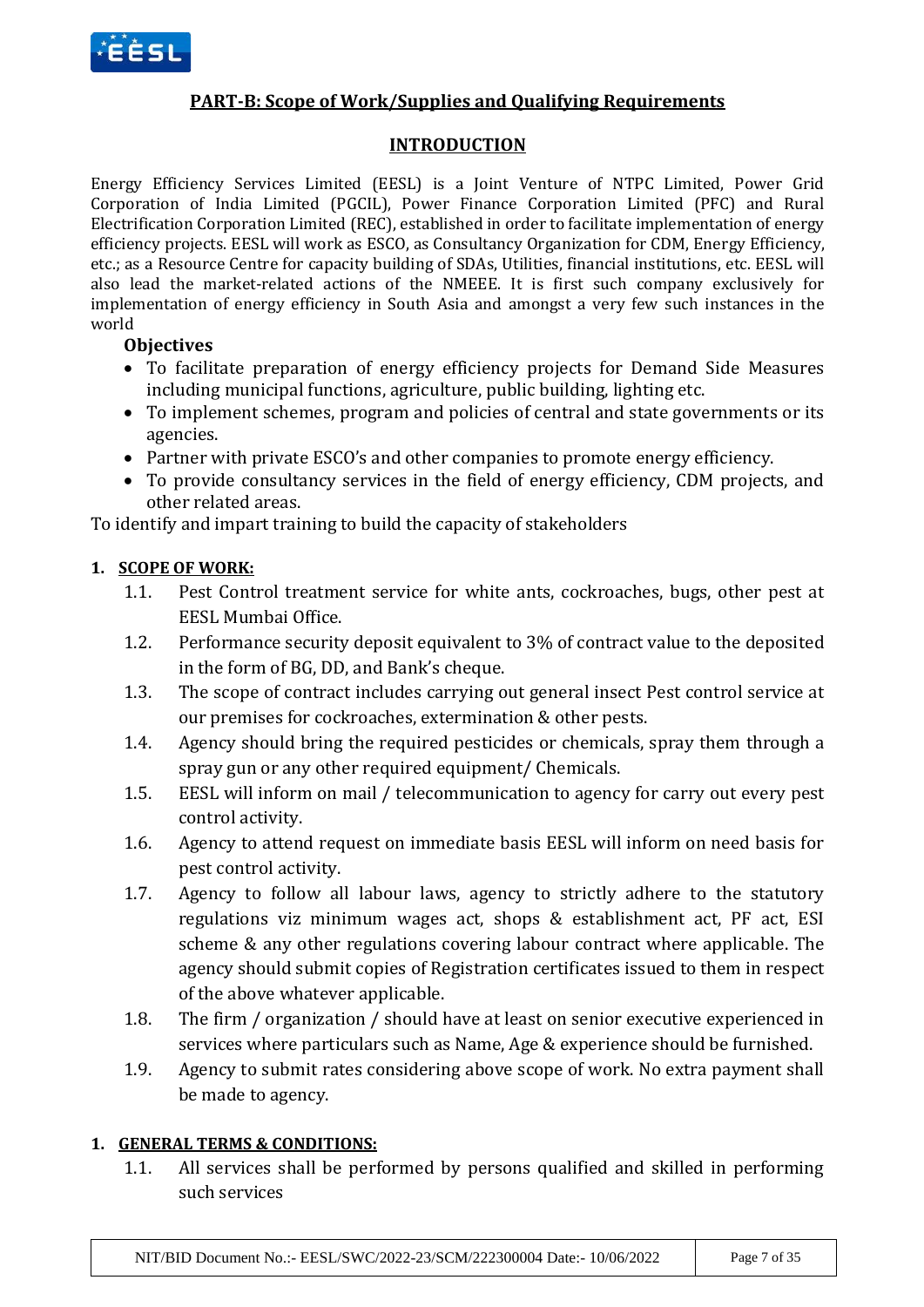

- 1.2. The persons deployed by the agency should not have any adverse Police records/ criminal cases against them. The agency should make adequate enquiries about the character and antecedents of the persons whom they are recommending. The character and antecedents of each personnel of the service provider will be got verified by the service provider before their deployment after investigation by the local police, collecting proofs of identity like driving license, bank account details, previous work experience, proof of residence and recent photograph and a certification to this effect submitted to the EESL.
- 1.3. The service provider will also ensure that the personnel deployed are medically fit and will keep record a certificate of their medical fitness
- 1.4. The service provider will withdraw such employee who are not found suitable by EESL for any reasons immediately on receipt of such a request from the EESL
- 1.5. The service provider's personnel should be polite, cordial, positive and efficient, while handling the assigned work and their actions shall promote good will and enhance the image of EESL. The service provide shall be responsible for any act of indiscipline on the part of persons deployed by the agency
- 1.6. That the persons deputed shall not be below age of 21 years and above 35 years
- 1.7. The service provider shall ensure proper conduct of their persons in office premises and enforce prohibition of consumption of alcoholic drinks, paan, smoking, loitering without work etc..
- 1.8. Service provider shall ensure to have dress code for the persons engaged by them
- 1.9. That the agency will be wholly and exclusively responsible for payment of wages to the persons engaged by it in compliance of all the statutory obligations under all related legislations as applicable to it from time to time including minimum wages act, Employees Provident Fund Act, ESI act, etc and EESL shall not incur any liability of the service provider for any expenditure whatsoever on the persons employed by the agency on account of any such statutory obligation. The agency will have to provide particulars of EPF, ESI of its employees engaged in EESL on monthly basis along with bill submitted by them
- 1.10. The service provider shall be contactable at all times and message sent by phone/e-mail/Fax/Special messenger form EESL to the service provider shall be acknowledged immediately on receipt on the same day. The Service Provider shall strictly observe the instructions issued by the EESL in fulfilment of the contract from time to time.
- 1.11. EESL shall not be liable for any loss, damage, theft, burglary or robbery of any personal belongings, equipment or vehicles of the personnel of the service provider.
- 1.12. That the agency on its part and through its own resources shall ensure that the goods, materials and equipment etc. are not damaged in the process of carrying out the services undertaken by it and shall be responsible for acts of commission and omission on the part of its staff and its employees etc. It the EESL suffers any loss or damage on account of negligence, default or theft on the part of the employees/agents of the agency, then the agency shall be liable to reimburse to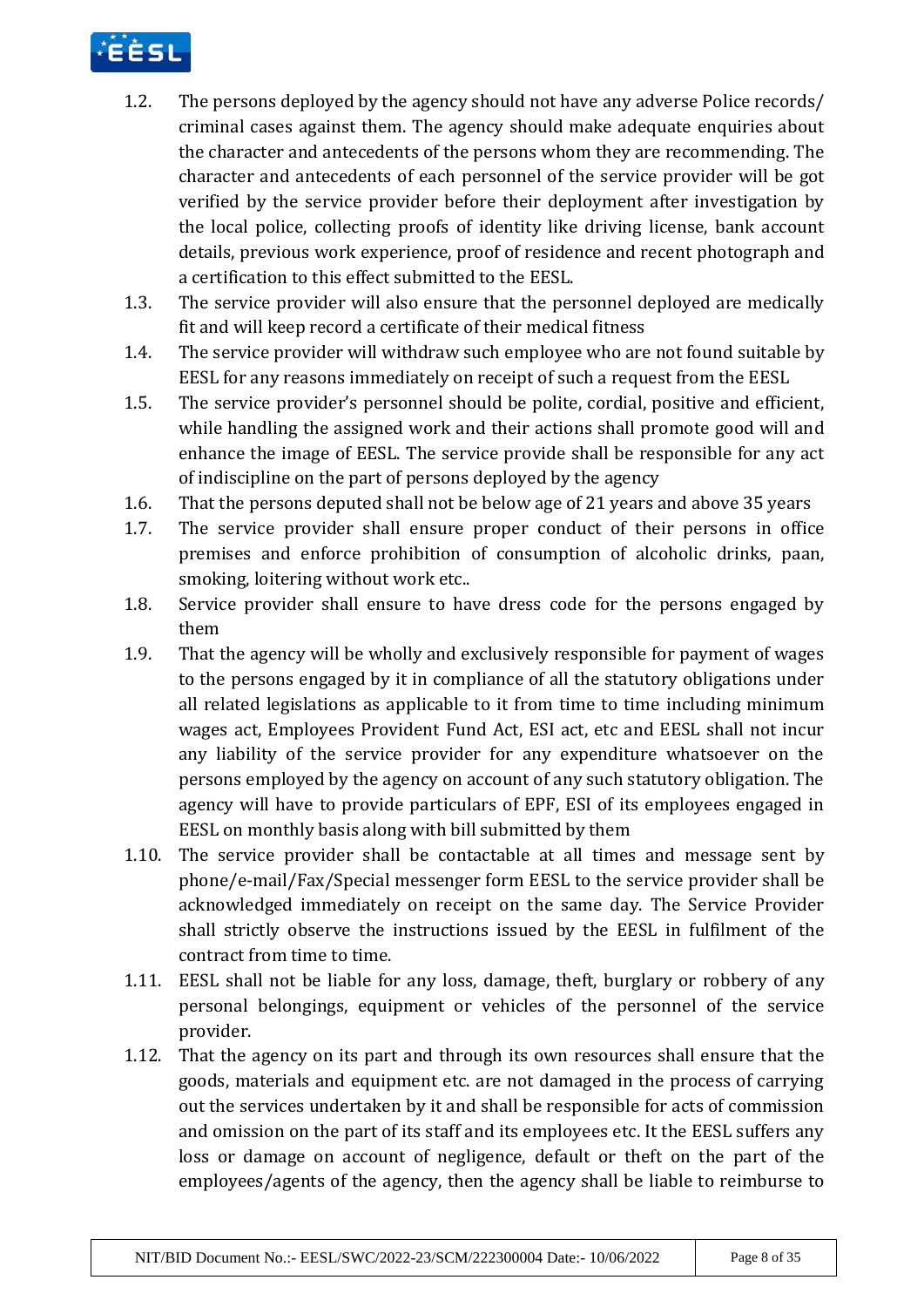

the EESL for the same. The agency shall keep the EESL fully indemnified against any such loss or damage.

- 1.13. The service provider shall not assign, pledge or sub contract the performance of services without the prior written consent of this EESL.
- 1.14. However the agreement can be terminated by either party by giving one month's notice in advance. If the agency fails to give one month's notice in writing for termination of the Agreement then one month's wages etc. and any amount due to the agency form the EESL shall be forfeited by the EESL.
- 1.15. In the event of any dispute arising in respect of the clauses of the agreement, Courts at Delhi will have the jurisdiction to adjudicate upon the matter, if any.
- 1.16. The Agency shall be responsible for faithful compliance of the terms and conditions of this agreement. Failure of it will attract forfeiture of the performance security deposit as well as the termination of their contract and getting the work done through some outside agency at their cost and risk, during the remaining period of contract.

## **2. CONTRACT DURATION:**

Contract is valid for 1 (one) year from the date of issue of LOA

## **3. PAYMENT TERMS:**

## **The payment shall be processed only after receipt of following: -**

- 3.1. Acceptance of LOA and signing of Contract Agreement (within 30 days from issuance of LOA).
- 3.2. Submission of Contract Performance Guarantee (CPG) as per CPG clause, i.e. within 30 days from issuance of LOA. In case of any delay, necessary penalty shall be applicable.
- 3.3. Submission of original supply Invoices/Bills duly verified/certified by EESL representative along with proof of delivery duly certified by client.
- 3.4. Bidder must provide invoice copy along with the required documents to EESL EIC.

| Sr.<br>No. | <b>Payment Term</b>                      | <b>Criteria</b>                                          |
|------------|------------------------------------------|----------------------------------------------------------|
| <b>.</b>   | 100% of payment<br>(plus applicable GST) | Submission of duly signed payment invoice by EESL<br>EIC |

**\*Note:** 

**1) Vendor will raise the invoice for 100% value of service.** 

**2) GST payment is subject to timely compliances of GST Act, so that there is no GST Input Credit Loss to EESL. If any loss incurred to EESL due to non-compliance of GST, EESL reserves the sole right to recover it from successful bidder.** 

3.5. Other terms and conditions related to payment terms:

3.5.1. At the time of payment of bills, the income tax, if any, shall be deducted at source as per Government rules and guidelines as may be prevailing at the time of payment. Further, for availing the benefit of lower income tax rates supplied from outside the Purchaser's country, Supplier shall provide Income Tax Clearance Certificate (ITCC)/ Tax Residency Certificate or any

NIT/BID Document No.:- EESL/SWC/2022-23/SCM/222300004 Date:- 10/06/2022 Page 9 of 35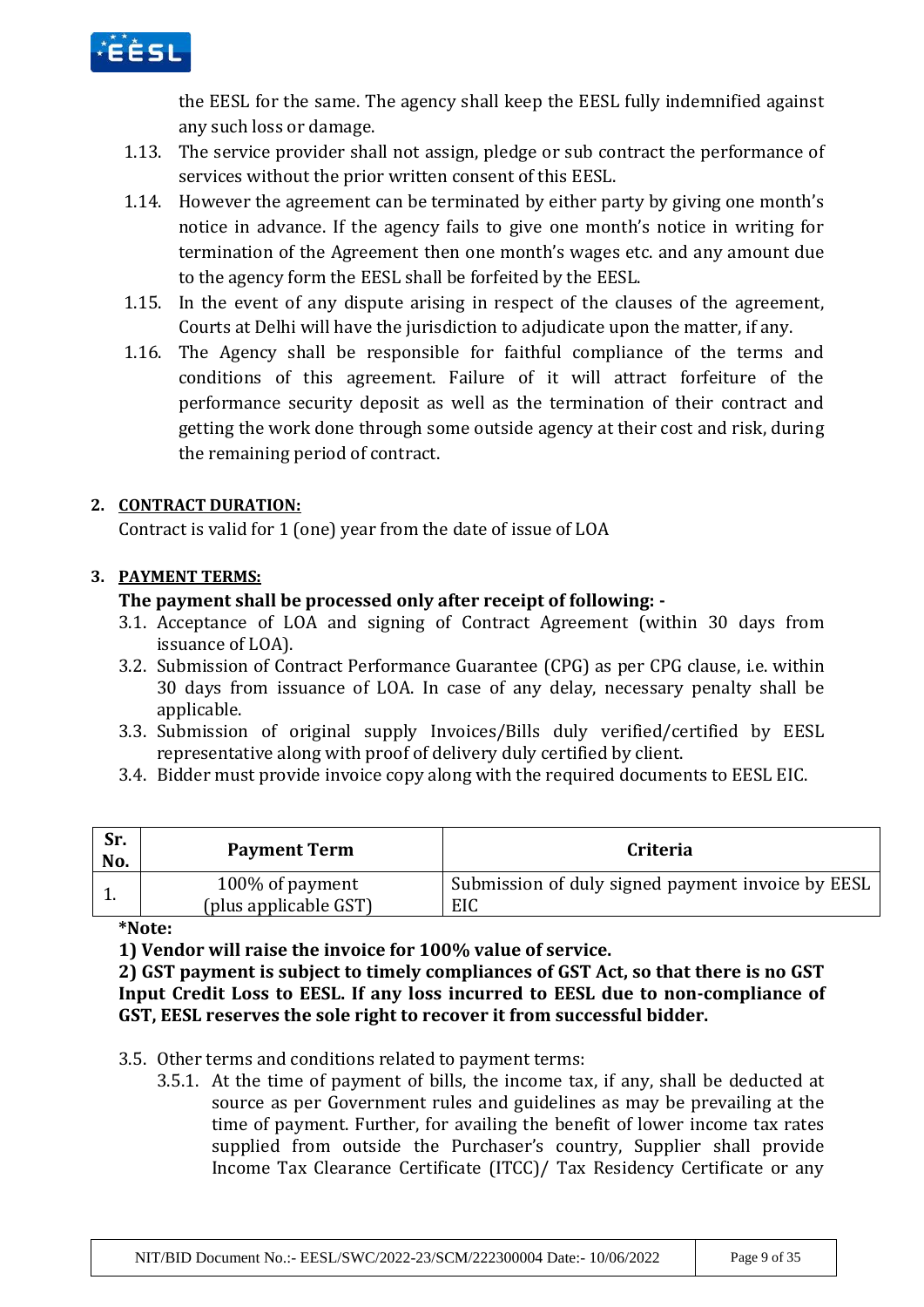

other relevant document/certificate as per prevailing law, from concerned tax authorities for claiming lower tax deduction, if any.

- 3.5.2. All the invoices shall be submitted to EESL for payment, once in a month only.
- 3.5.3. Payment will be made to the bidder within 30 Days after submission of Invoice complete in all respect i.e. with all the required documents and compliance of relevant terms & conditions of LOA duly accepted & certified by EIC, EESL.
- 3.5.4. If the invoice is incomplete in any respect or if there is any non-compliance with relevant Terms & Conditions of LOA, counting of 30 days' due date shall start from the date of submission of all necessary documents provided relevant terms & conditions of LOA have been fulfilled.
- 3.5.5. In case of default in statutory payments/compliances, EESL reserves the right to hold the payment unless the same is not furnished
- 3.5.6. Successful bidder to submit payment invoices/billing on calendar month basis i.e bill date should be last day of calendar/ billing month.
- 3.5.7. The Successful bidder should strictly follow all payment compliance of GST and other tax compliances

## **4. QUALIFYING REQUIREMENTS:**

The agency is required to furnish the following Documents

| Sr.<br>No. | <b>Particulars Required for eligibility</b>                                                                                                     | Documents to be submitted                                                                                                                                                         |
|------------|-------------------------------------------------------------------------------------------------------------------------------------------------|-----------------------------------------------------------------------------------------------------------------------------------------------------------------------------------|
| 1.         | Bidder shall be the Company/Organization<br>registered in India.                                                                                | Copy of Company registration<br>certificate/registered<br>organisation<br>certificate for the concerned authority                                                                 |
| 2.         | The bidder may be an individual firm (i.e., a<br>proprietorship firm, partnership firm,<br>company, corporation or joint venture).              | Copy of Certificate of Incorporation,<br>issued by the Registrar of Companies/<br>Memorandum of Association/Articles of<br>Association or any other relevant<br>$document(s)$ .   |
| 3.         | The bidder shall be registered under GST.                                                                                                       | Copy of GST Registration certificate and<br>Pan Card                                                                                                                              |
| 4.         | Bidders should have an average Annual<br>Turnover (ATO) of at least Rs. 10,000/-<br>in last three years i.e. FY 2018-19, 2019-20<br>and 2020-21 | CA certificate for preceding last three<br>Financial Year i.e. FY 2018-19, 2019-20<br>& 2020-21 to be submitted by bidder.<br>Turnover<br>Revenue<br>from<br>means<br>Operations. |
| 5.         | Work Experience                                                                                                                                 | Bidder to submit work experience details<br>such as LOA copy/ work completion/<br>purchase order for similar work                                                                 |

## **Notes:**

1. EESL Reserves the right not to seek any deficient document/clarifications from the bidders after opening of techno-commercial bid, if any bid is found to be in non-conformance to the tender conditions or deviating from the tenders, EESL reserves the right to out rightly reject such bid without seeking any clarification. Bidder to take cognizance of the same and submit their bid accordingly.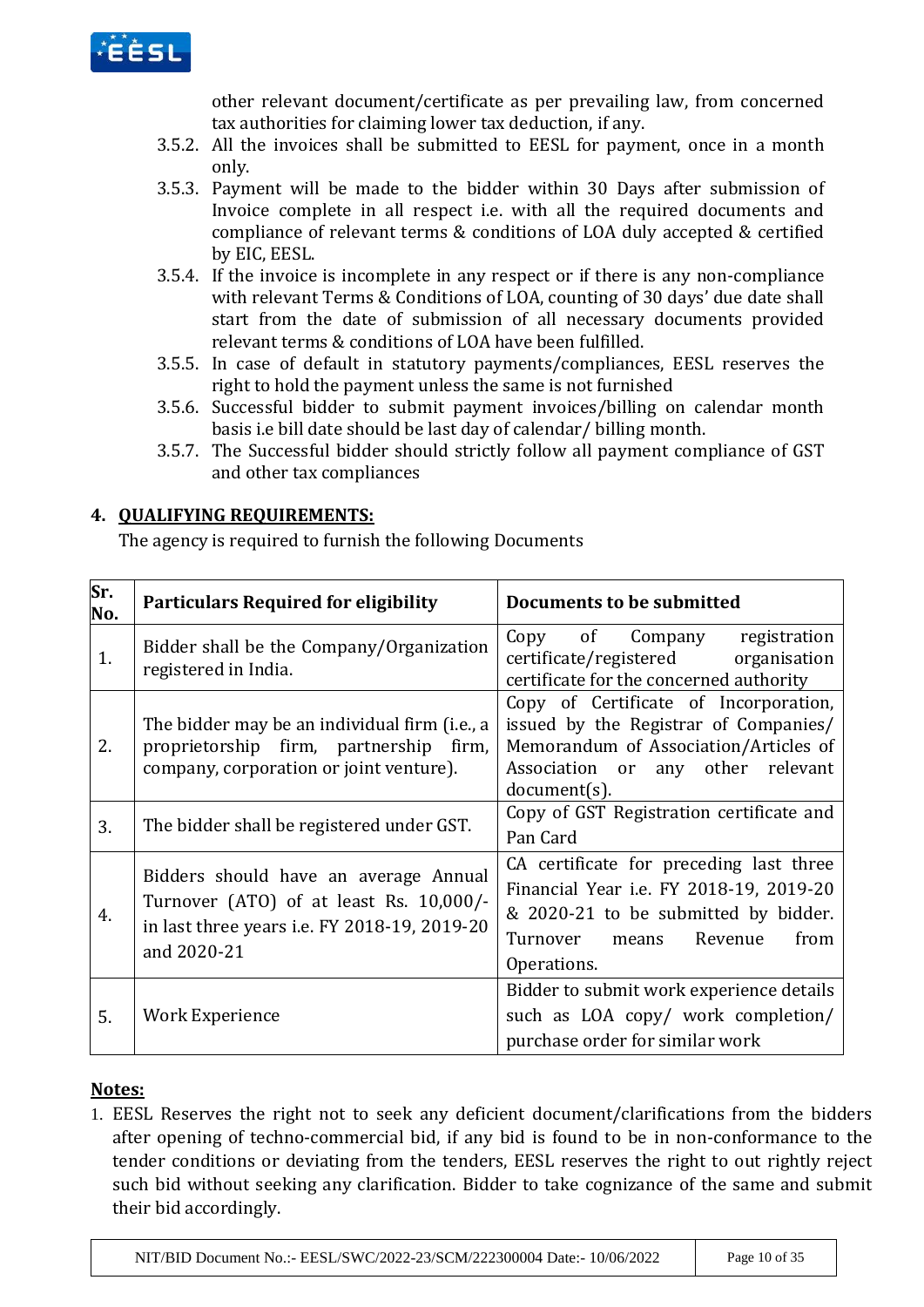

- 2. EESL reserve the right to use the in-house available data, if required, to evaluate the tender including the data/documents submitted by the vendor in their previous tender(s). However, this should not be understood that relevant documents /certificates or any other requirement as required in the instant RFP is not to be provided by any vendor participating in the tender who has earlier participated in any of the earlier tenders by EESL.
- 3. For Start-up firms as per Gazette Notifications dated: 17-Feb-2016, G.S.R. 180 (E) and MSMEs relaxation will be given in this tender as per Clause No. 2.4 of Section 2 of this tender.
	- Bidder is allowed to participate in consortium with NSIC. In case of Consortium of NSIC, the lead members & consortium partners shall not separately participate as independent bidder or as members of any other consortium in this bidding process. All bids in contravention of this shall be rejected.
	- In case party is participating in consortium as highlighted in S.no 1, the lead members & consortium partners shall not separately participate as independent bidder or as members of any other consortium in this bidding process. All bids in contravention of this shall be rejected.
	- In case of participation as NSIC, it is clarified as consortium of maximum three members are allowed including NSIC as lead member. In one tender, only bid from one NSIC Consortium will be accepted.
	- "Holding Company "and "Subsidiary "shall have the meaning ascribed to them as per Companies Act, 1956 or, in vogue.
	- In case bidder has been found to be defaulting on the delivery/installation period (in LoA issued) as per assessment (supply, installation etc.) will be liable to be rejected.
	- In case the Bidder does not meet the requirement of clause above on its own, it can quote on the basis of experience of its Subsidiary (ies) and/or Holding Company and/or Subsidiary (ies) of its Holding Company. In such a case the consolidated experience of Bidder and/or its Subsidiary (ies) and/or Holding Company and/or Subsidiary (ies) of its Holding Company shall be considered, as applicable.
	- Net worth means the sum total of the paid up share capital and free reserves. Free reserve means all reserves credited out of the profits and share premium account but does not include reserves credited out of the revaluation of the assets, write back of depreciation provision and amalgamation. Further any debit balance of Profit and Loss account and miscellaneous expenses to the extent not adjusted or written off, if any, shall be reduced from reserves and surplus.
	- In case a bidder does not satisfy the ATO criteria, stipulated on its own, the holding company would be required to meet the stipulated turnover requirements at above, provided that the net worth of such holding company as on the last day of the preceding financial year is at least equal to or more than the paid-up share capital of the holding company. In such an event, the bidder would be required to furnish along with its bid, a Letter of Undertaking from the holding company, supported by Board Resolution, as per the format enclosed in the bid documents (attachment-10, pledging unconditional and irrevocable financial support for the execution of the Contract by the bidder in case of award. However, Bidder & Holding company, both in this case still has to meet the profitability criteria as highlighted at clause 4 above.
	- Other income shall not be considered for arriving at annual turnover.
	- The supporting documents in support of above Qualification Requirement should be submitted along with tender document, otherwise Techno-commercial offer submitted by the bidder is liable to be considered as non-responsive.
	- All the required documents must be properly annexed and submitted as mentioned above with necessary details in brief.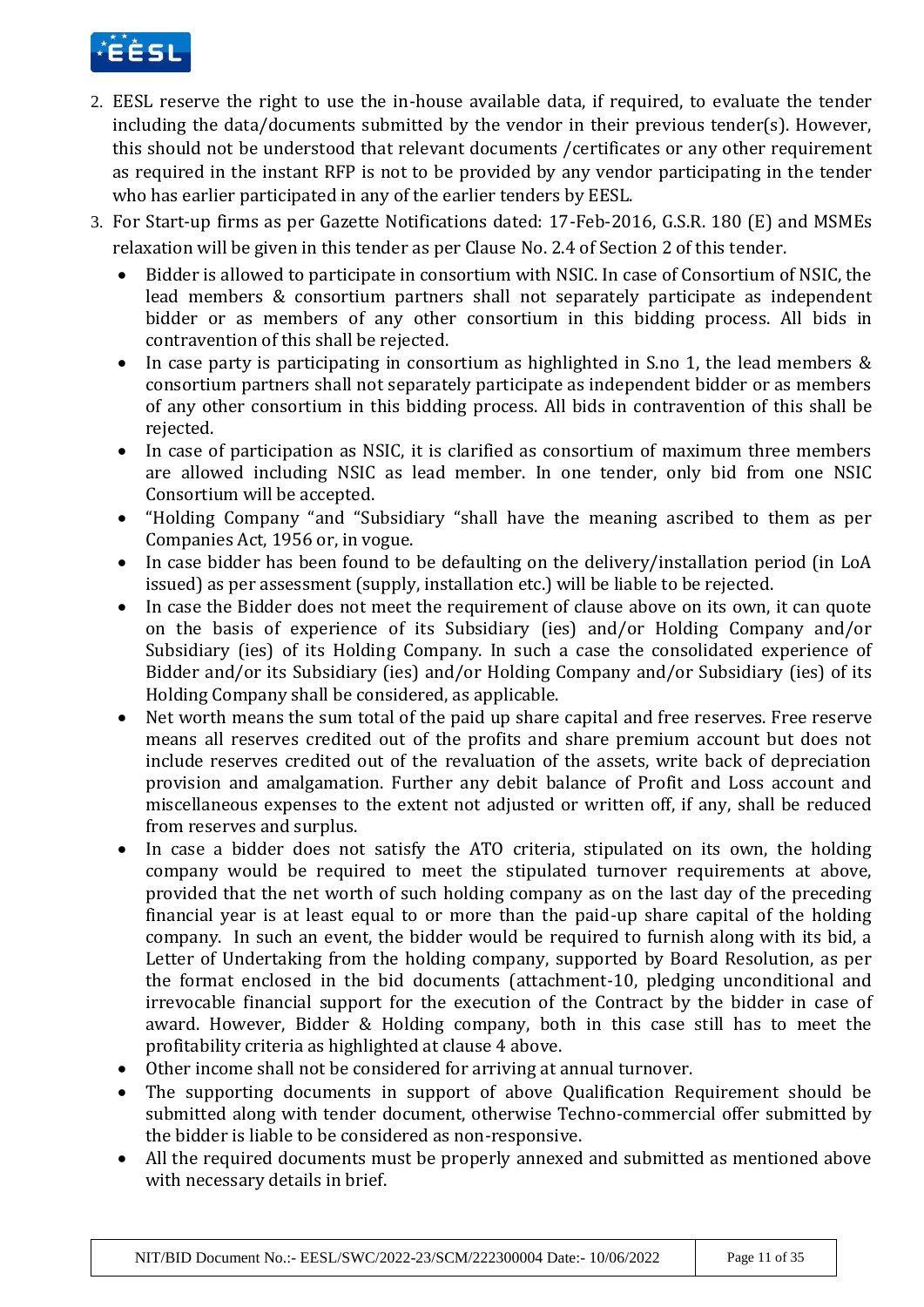

- 4. The supporting documents in support of above Qualification Requirement should be submitted along with tender document, otherwise tender will rejected. All the required documents must be properly annexed and submitted as mentioned above with necessary details in brief
- 5. During bid evaluation, the Employer may, at its discretion, ask the Bidder for a clarification of its bid. In case of erroneous/non submission of following documents (as applicable):
	- i) Online Payment Acknowledgement towards the Bid Document fee (applicable only in cases where online Payment towards Bid Document fee is paid, prior to deadline for submission of bids). Further, if Bidder has uploaded scanned copy of Banker's Cheque/ Demand Draft drawn in favor of "Energy Efficiency Services Limited Mumbai" payable at New Delhi towards Bid Document fee, however, not submitted the original (in hard) along with the bid, then such Banker's Cheque/ Demand Draft shall be asked through clarification.
	- ii) MSE certificate for the Tendered item (NIC Codes-as given in the RfP Documents)/ valid NSIC Certificate with the mention of Tendered item in the certificate. The issuance date for aforesaid certificates must be prior to deadline for submission of bids.
	- iii) Power of Attorney (POA) to sign the bid.
	- iv) Form of acceptance of EESL fraud prevention policy and declaration (as per format in Section 6, Forms & Procedure).
	- v) NEFT/RTGS Bank details (as per format in Section 6, Forms & Procedure).
	- vi) Self-Declaration for not been blacklisted by Central/State/UT Government or any Public sector entities duly signed and stamped at company's Letter Head.
	- vii)Certificate regarding Declaration of local content (as per format in Section 6, Forms & Procedure).
	- viii)Self-Declaration duly signed on Company Letter Head Pad with company's seal for not being under debar list/undergoing debarment period on account of breach of the code of integrity under rule 175(1)(i)(h) of general financial rules for giving false declaration of local content.
	- ix) Declaration regarding "Restrictions on procurement from a Bidder of a country which shares a land border with India".
	- x) IV/Consortium Agreement (if applicable).
	- xi) Other documents/details of historical nature such as certificate of incorporation, complete Audited Annual Reports together with Audited statement of accounts, Experience Certificate issued by Utility/Employer for work completed/executed prior to deadline for submission of bids etc.
	- xii)Any other documents/details/information of historical nature.

# **5. EVALUATION OF BIDS**

- (i) Tender will be evaluated for complete scope of work as defined in tender documents on technically suitable lowest evaluated bidder as stated in BILL of Quantity.
- (ii) Further, in case a party is not able to distribute the quantity allocated to them as per scheduled timelines, EESL reserves the right to shift the part/full quantity to another bidder, who has matched the price.
- (iii) However, irrespective of the quantity awarded, bidder has to ensure that the distribution schedule. If any other unforeseen situation/s arise apart from those mentioned above, decision of EESL shall be binding on the Bidders.
- (iv) In the event of tie in prices between two or more bidders, the bidder with highest Annual turnover (ATO) will be given preference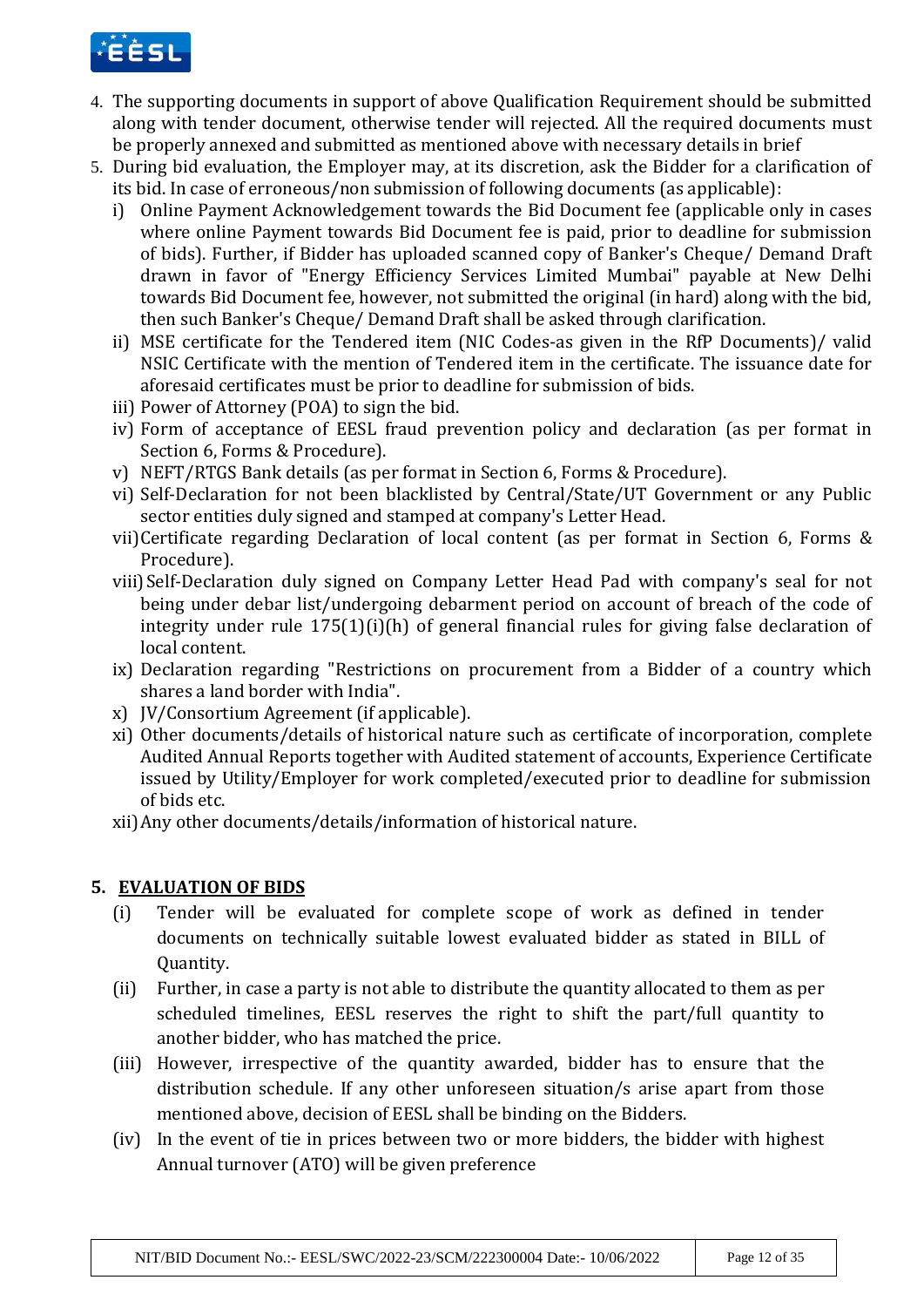

# **6. TAXES, DUTIES & LEVIES:**

Prices shall be inclusive of all taxes and duties including labour cess (Except GST). However, IT as per applicable rate will be deducted from your bills as Tax Deduction at Source (TDS). Any other charges/cost/TA/DA is also included in the quoted price.

# **7. ADJUDICATOR:**

Adjudicator under the contract shall be appointed by the Appointing Authority i.e. CEO (EESL). If the bidder does not accept the Adjudicator proposed by EESL, it should so state in its bid form and make a counter proposal of an adjudicator. If on the day the contract agreement is signed, the EESL and Bidder have not agreed on the appointment of adjudicator, the adjudicator shall be appointed, at the request of either party, by the appointing authority specified.

# **8. ARBITRATION:**

Arbitration Act 1996 and its subsequent Amendment. The Contract shall be governed by and interpreted in accordance with the laws in force in India. The courts of Delhi shall have exclusive jurisdiction in all matters arising under the contract.

# **9. SAFETY:**

- 9.1. The BIDDER shall bear all expenses/cost to be incurred towards salary, allowances, perks, traveling allowances, advances, insurance, safety measures, security, transportation and all other misc. expenses etc. of their employees/ workmen during the tenure of installation. Also, the BIDDER shall be solely responsible for making payment for Hospitalization, Compensation thereof in case of any accident, injury or Casualty.
- 9.2. The BIDDER shall issue Identity Cards to their employees deployed for execution of the assigned works in the District with the consent of Engineer In charge.
- 9.3. The BIDDER should ensure that there are no disputes regarding service, payment etc of the persons engaged by him, anytime during the currency of the contract. At no point of time during the currency of contract, the BIDDER's employees shall insist upon the EESL for employment, wages, and allowances or any other related matter, payment etc.
- 9.4. The BIDDER to deploy their manpower immediately for carrying out the work as specified above.
- 9.5. The BIDDER shall not deploy the manpower below the age of 18 years.
- 9.6. The BIDDER shall not deploy the female manpower between 7 PM to 6 AM.
- 9.7. The BIDDER shall be directly responsible for any / all disputes arising between him and his persons and keep EESL indemnified against all losses, damages and claims arising thereof. The BIDDER shall resolve any dispute of their manpower. All the legal dues of their manpower is to be paid on due date or within 8 days on the termination of manpower. All safety wears required for the BIDDER's manpower during the execution of work such as safety shoes, safety helmets, hand gloves, safety belt, dust mask, goggles etc. must be provided by the BIDDER at his own cost and he shall ensure that his employees regularly use such safety gears while executing the work.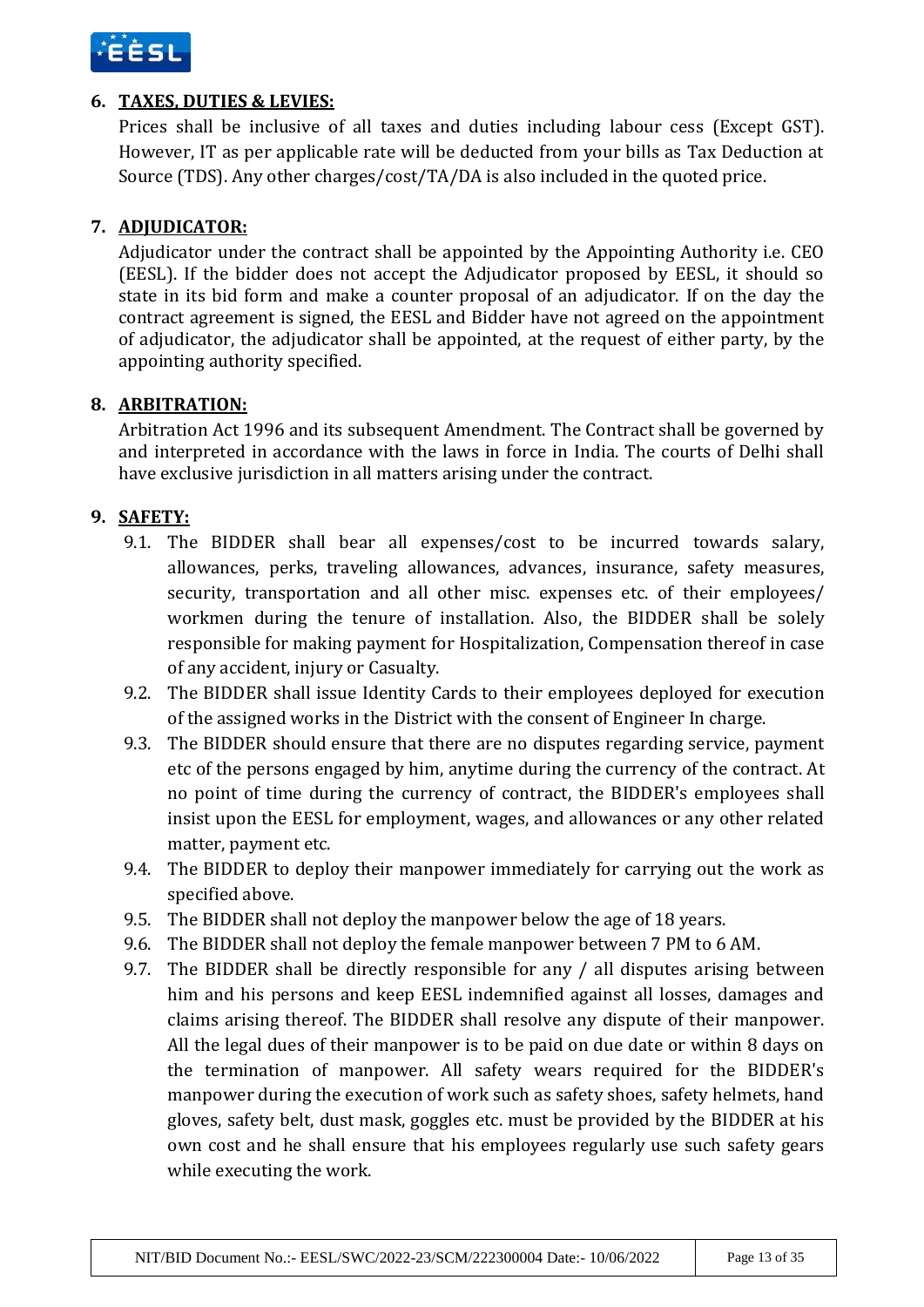

- 9.8. The BIDDER shall be responsible for discipline of his manpower and shall adhere to the disciplinary procedure set by the COMPANY at site. The EESL shall be at liberty to object to the presence of any representative or employees of the BIDDER at the site, if in the opinion of the EESL such manpower has done any act of misconduct or negligence or otherwise undesirable, then the BIDDER shall remove such a person objected to and provide a competent replacement immediately.
- 9.9. Bidder must Deduct and deposit ESI and PF contribution. Copies of the same shall be submitted.

## **10.COMPLIANCE WITH ALL STATUTORY REGULATIONS:**

- 10.1. Compliance of all the statutory requirements as may be required w.r.t the activities to be performed to execute the scope of work under the subject LOA including the requirements under Contract Labor Acts, safety of the workmen deployed, etc., shall be the responsibility of the successful bidder including all the expenditure incurred for the same. This includes all the requirements w.r.t the workmen under Sub-contractor(s) also. The successful bidder shall submit the documentation to EESL, on monthly basis, as required under the applicable statutory requirements.
- 10.2. Successful bidder shall indemnify EESL for any accident, injury met by its labor, employee or any other person working for him. Any compensation sought by its labour, employee or any other person working for him shall be paid by successful bidder as per settlement solely. EESL has no role to play in this matter.
- 10.3. The successful bidder, at their own cost, shall arrange disposal of failed LED Lamps /various part of the Luminaires as per the relevant provisions of various acts/regulation in force from time to time.

## **11.CONTRACT AGREEMENT:**

Successful Bidders shall submit contract agreement on Rs.100 stamp paper (two copies) within 30 days from the receipt of LOA to Contract's Dep't.

# **12.Purchase Preference as per "Public Procurement (Preference to Make in India), order 2017' last amendment dated 04-June-2020)**

Revised order No: P-45021/2/2017-PP (BE-II) dated: 16-Sept-2020 of Department of Promotion of Industry and Internal Trade dated 16 Sept. 2020 Shall be applicable. As per revised order:

- Only 'Class-I Local Suppliers' and 'Class-II Local Suppliers' are eligible to bid in this tender subject to fulfillment of 'Local Content Requirement' clause as mentioned above.
- Margin of purchase preference applicable to 'Class I Local Supplier' is 20%.

Bidder shall submit a self-declaration certificate stating the minimum percentage of local content as per the format given in **Attachment-8 of Tender Document**.

## **NOTE:**

**Bidder shall carefully go through the above mentioned order in order to understand the whole process and definition of various terms (e.g. Class-I Local supplier, Local content etc.) pertaining to the said order.**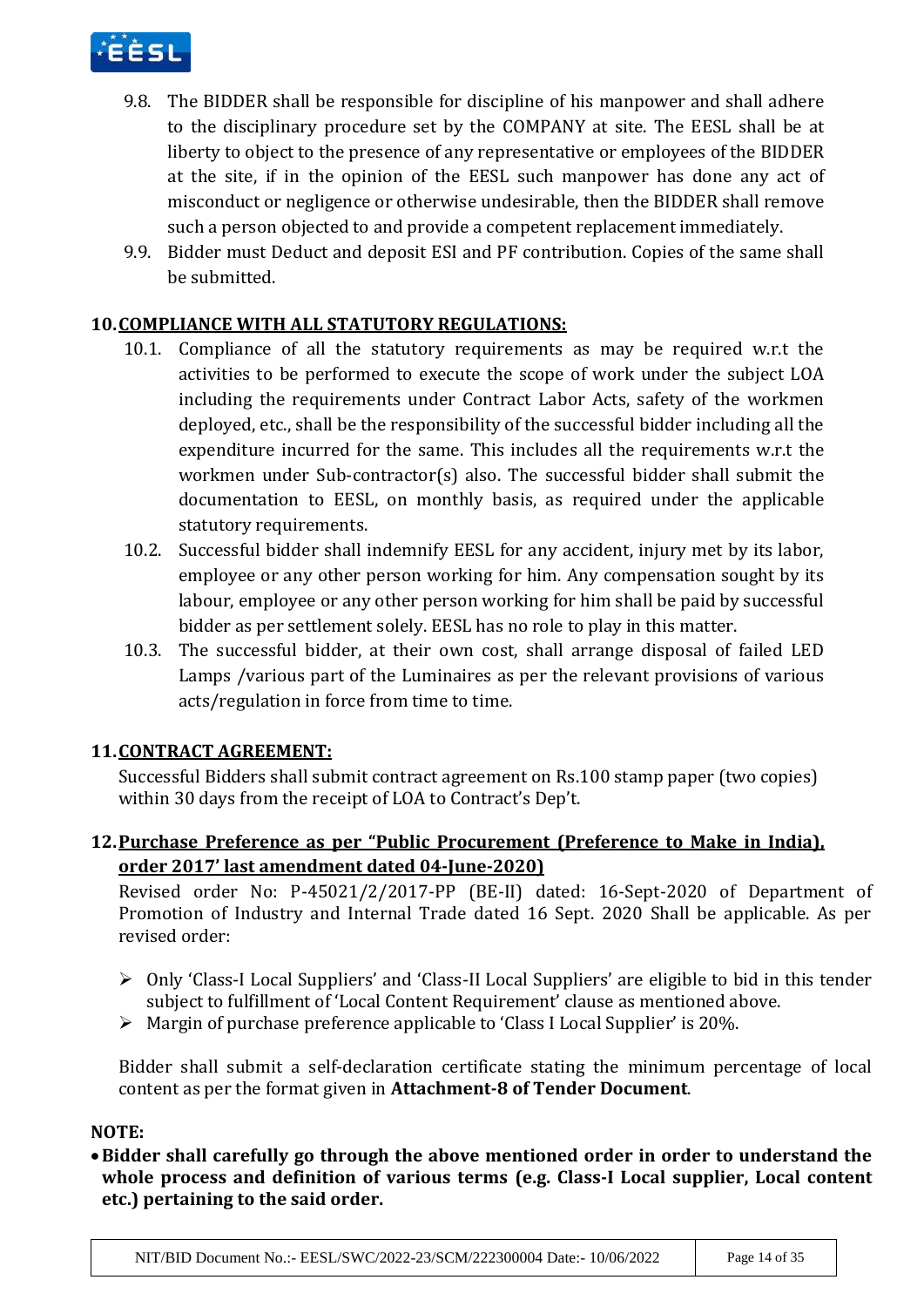

**False declarations will be in breach of the code of integrity under Rule 175(1)(i)(h) of the General Financial rules for which a bidder or its successors can be debarred for up to 2 years as per Rule 151(iii) of the General Financial rules along with such other actions as may be permissible under law.**

## **13.CONTRACT PERFORMANCE BANK GUARANTEE(CPG):**

- 13.1. Within Thirty (30) days from the date of notification of award (LoA) from EESL, the successful agency shall furnish the CPG in the form of Demand Draft/ Pay Order or Bank Guarantee for 3% of the total contract value. The Bank Guarantee must be valid to cover Project Period i.e. One year and 3 Months Claim Period (i.e. for 15 months). EESL reserves right to invoke CPG in case extended CPG/fresh CPG is not furnished at least 30 days prior to expiry of original CPG.
- 13.2. Any delay in submission of CPG / BG shall be deemed as accruing of financial benefits to the agency and EESL may take necessary interest penalty recovery action (Interest  $\omega$  SBI MCLR rate for 1 year + 2%) from the payments due to supplier / agency for the period of delay. However, this provision does not bind EESL in any way from proceeding against the agency (including cancellation of LoA / LoI etc.) for non-compliance towards non submission of CPG.
- 13.3. In case of non-submission of CPG, EESL shall invoke the EMD in lieu of CPG and pending CPG amount shall be retained from the submitted invoices.
- 13.4. Bank guarantee shall be from any Nationalized Banks/other scheduled private banks as per list given in RFP. EESL shall at his discretion have recourse to the said Bank Guarantee for the recovery of any or all amount due from the agency in connection with the contract including of guarantee obligations. Failure of the Successful Agency to comply with the requirements of IFB/RfP shall constitute sufficient grounds for the annulment of the award and forfeiture of the Contract Performance Guarantee.

**"***This Bank Guarantee shall be effective only when BG issuance message is transmitted by the issuing bank through SFMS to ICICI Bank include unique identifier EESL543840944 in field 7037 of the SFMS cover messages with IFSC Code ICIC0000007.*

| BG advising message - IFN 760COV / IFN 767COV via SFMS |               |                                        |  |
|--------------------------------------------------------|---------------|----------------------------------------|--|
| <b>Field Number</b>                                    |               | Particulars (to be mentioned in Row 1) |  |
| 7037                                                   | EESL543840944 |                                        |  |

Failure of the Successful Agency to comply with the requirements of IFB/RFP shall constitute sufficient grounds for the annulment of the award and forfeiture of the Contract Performance Guarantee.

- 13.5. If any shortfall in performance is observed, as per the criteria mentioned in RFP, EESL shall have right to INVOKE BANK GUARANTEE. In case of non-submission of CPG by agency during the period of installation, EESL reserves the right to withhold an amount equivalent to the amount covered under CPG till the submission of CPG and acceptance of the same by EESL after due verification.
- **14.**EESL reserves the right for quantity variation up to +/-10%.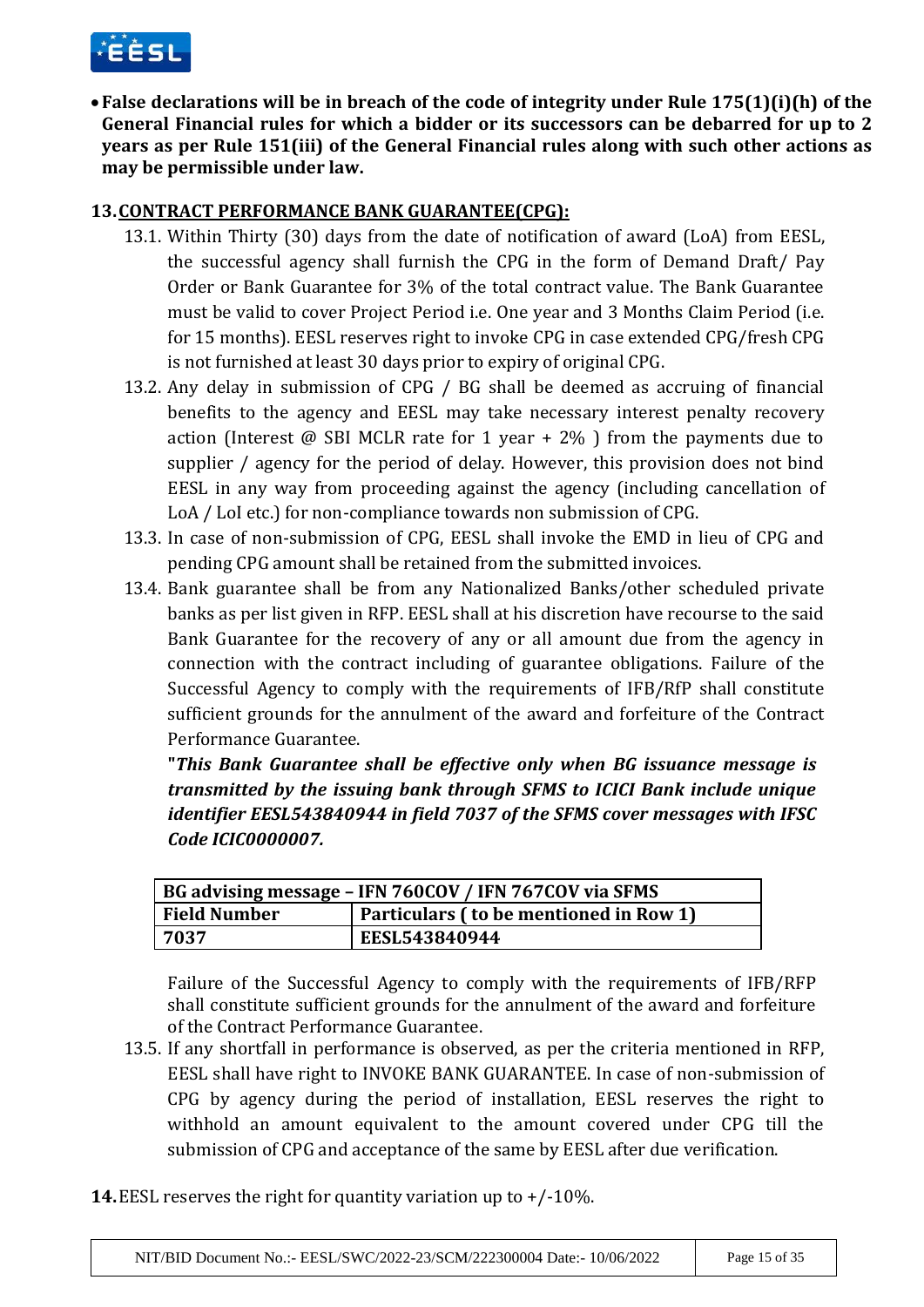

**15.**Further, EESL reserves the right to place a repeat order in case of urgency for part quantity in the Rate Contract for similar work on same prices, terms and conditions.

## **16.FOR START-UP FIRMS & MSES RELAXATION WILL BE GIVEN IN THIS TENDER AS PER ANNEXURE-A OF THIS TENDER.**

### **17.PENALTIES AND LIQUIDATED DAMAGES:**

- 17.1. In case of any delay in the execution of the order beyond the stipulated time schedule, including any extension permitted in writing, EESL reserves the right to recover from the agency a sum equivalent to 0.5% of the value of the delayed/unexecuted portion of work for each week of delay and part thereof subjected to maximum of 5% of the total value of the contact. However, the LD will not be applicable for the period if delay is not on bidder's part.
- 17.2. Alternatively, EESL reserves the right to purchase service from elsewhere at the sole risk and cost of agency and recovery all such extra cost incurred by EESL in procuring the service from the resources available including security deposit/ encashment of bank guarantee or any other source etc. Further, if any cost incurred by EESL due to delay in work completion by the party beyond the completion time as per LoA, the same will shall be recovered from the party's invoice/EMD/BGs etc.
- 17.3. And also, EESL reserves the right to cancel the order completely or partly without any prejudice to the exercise of the actions.

### **18.ACTION BY EESL, IF L1 BACKS OUT:**

After opening of price bid, if L1 bidder backs out, the bidder will be put on holiday list of EESL for a period of one year. During this tenure, the bidder will be barred from participation in EESL tendering process. However, bidder has to continue the unexecuted work of the other prevailing work if any under the current running contracts. Simultaneously, the EMD submitted by such bidder against the subject tender will be forfeited. If bidder is exempted from submission of EMD, then the EMD amount will be adjusted from the payments due to the contractor against other running contracts. If there is no running contract of the bidder/ no payment dues of the bidder, then EESL reserves the right to take any legal remedy as deemed fit to recover the penalty equivalent to EMD amount through legal means.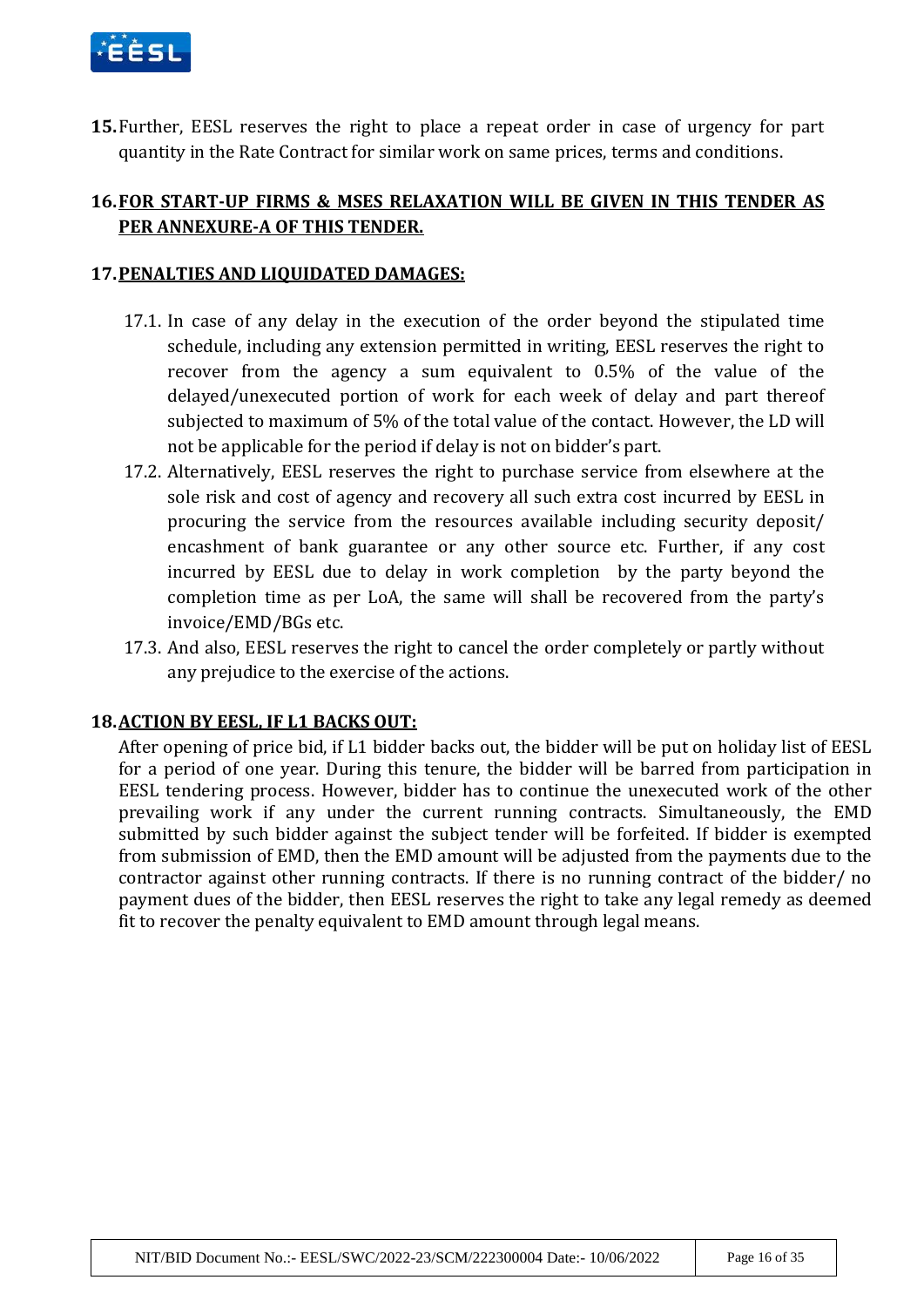

# **PART-C PRICE BID**

**Name of the Work**: Engaging Pest Control service agencies at EESL SW Cluster Office Mumbai for 1 year.

**NIT/BID Document No**.:- EESL/SWC/2022-23/SCM/222300004 **Date:-** 10/06/2022

| <b>DESCRIPTION OF WORK</b>                  | <b>RATE IN INR PER</b><br><b>SERVICE (EXCL. GST)</b> | <b>TOTAL NO. OF</b><br><b>SERVICES</b><br>[B] | <b>TOTAL AMOUNT IN</b><br>INR (EXCL. GST)<br>$[C=AxB]$ |  |
|---------------------------------------------|------------------------------------------------------|-----------------------------------------------|--------------------------------------------------------|--|
| Pest Control Service at EESL                |                                                      |                                               |                                                        |  |
| Mumbai office                               |                                                      | 12                                            |                                                        |  |
| $(Appx \text{ area } 4000 \text{ Sq. } Ft)$ |                                                      |                                               |                                                        |  |
| <b>Total Amount (Excl. GST) in Words:</b>   |                                                      |                                               |                                                        |  |

### **Other Terms and Conditions**

- **1.** The Bidder shall indicate in the Price Bid, the unit prices in Rs. (INR) and total Bid prices of the Goods/ Services in the prescribed format only. Bidders shall quote for the complete requirement of Goods and Services specified under the Contract on a single responsibility basis, failing which such Bids will not be taken into account for evaluation and will not be considered for award.
- **3.** Any other item as required for commissioning the 4. system for reliable and efficient operation to be provided within the quoted price.
- **5.** The bidder shall submit PAN and GST number in **6.** support of claim of GST.
- **7.** If there is a discrepancy between words and figures, the amount written in words will prevail.
- **9.** Please provide HSN/SAC code related items/services.
- **2.** The bidder should compulsorily quote for all heads in the price-bid format for which separate analysis/ reasonable estimation of all heads should be done by the bidder before quoting the rates in the financial bid. Any contravention may lead to rejection of offer submitted.
- **4.** The above prices are exclusive only of GST. Successful bidder mandatorily registered himself under GST act.
- **6.** Bidder's to quote for all items in each bid otherwise their bid will be rejected.
- **8.** Prices will remain firm till the execution of the contract.
- **10.** The above prices are inclusive of manpower/ loading/ unloading/ transportation/ installation/ commissioning, lodging & boarding, travel expenses etc. Any other charges/cost/TA/DA is also included in the above contract price

I/We have read all the terms and conditions of the RfP/IFB/NIT and the Annexure(s) thereto and agree to accept and abide by the same in total. The above quotation has been prepared after taking into account all the terms and conditions of the RfP/IFB/NIT.

> (SEAL) Signature of Tenderer or Their Authorized Representative

Name & Address of Tenderer: \_\_\_\_\_\_\_\_\_\_\_\_\_\_\_\_\_\_\_\_\_\_\_\_\_\_\_\_\_\_\_\_\_\_\_\_\_

\_\_\_\_\_\_\_\_\_\_\_\_\_\_\_\_\_\_\_\_\_\_\_\_\_\_\_\_\_\_\_\_\_\_\_\_\_

\_\_\_\_\_\_\_\_\_\_\_\_\_\_\_\_\_\_\_\_\_\_\_\_\_\_\_\_\_\_\_\_\_\_\_\_\_ Phone No:

Dated: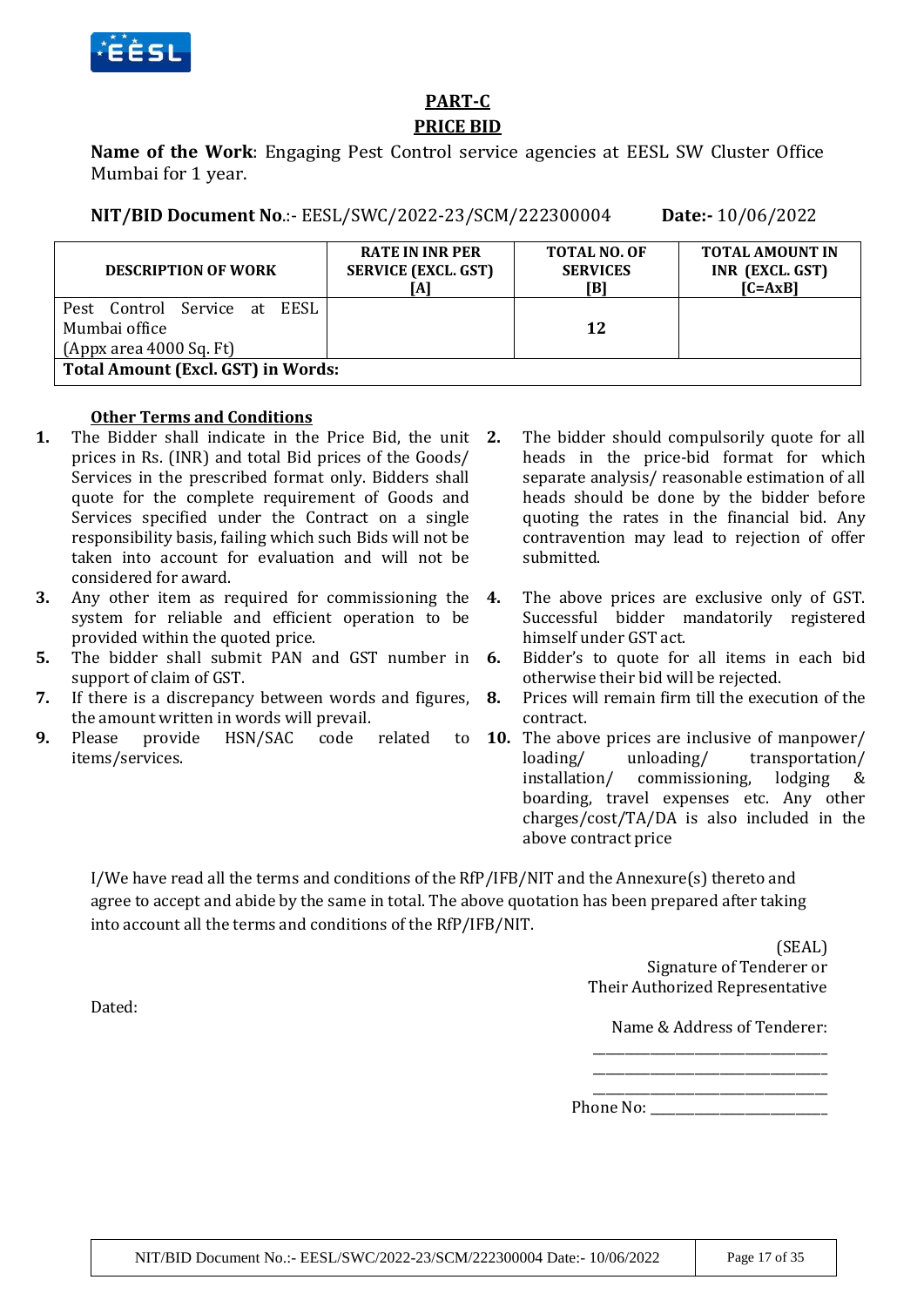

#### **BID FORM**

To, Regional Cluster Head Energy Efficiency Services Limited. 103-106, F Wing, Level-3, 1st Floor, Tower-2, Seawoods Grand Central, Nerul, Navi Mumbai - 400 706

**Name of the Work**: Engaging Pest Control service agencies at EESL SW Cluster Office Mumbai for 1 year.

**NIT/BID Document No**.:- EESL/SWC/2022-23/SCM/222300004 **Date:-** 10/06/2022

Dear Sir,

With Reference to your subject IFB/RfP, we are pleased to submit our bid for "……………………………………………………………………………………

........................................................................................" in a sealed cover as detailed below:

Envelope 1: Bid document fee/cost of tender documents [wherever applicable], Bid Security Declaration , Bid Form, Power of attorney, Certificate regarding acceptance of important terms and conditions, Form of acceptance of EESL fraud prevention policy.

### Envelope 2: Price Bid

We confirm that we have quoted as per instructions and terms and conditions of tender documents. We have submitted all the four attachments as stated in "Instructions to Bidders"

We declare that the prices left blank in price schedule/price bid will be deemed to have been included in the prices of other items. We confirm that except as otherwise specifically provided, our bid prices include all applicable taxes including service tax, entry tax (if any), duties, levies, charges as may be assessed on us.

We further declare that additional conditions, variations, deviations, if any, found in the proposal other than those listed in Attachment-4 save those pertaining to any rebates offered, shall not be given effect to.

We undertake, if our bid is accepted, we shall commence the work immediately upon your Letter of Intent /Letter of Award to us, to achieve completion of work within the time specified in the bidding documents.

If our bid is accepted, we undertake to provide contract performance securities and securities for Deed(s) of Joint Undertaking (as applicable) in the form and amounts and within the times specified in the bidding documents.

We agree to abide by this bid for a period 180 days from the date of opening of bids as stipulated in the bidding documents and it shall remain binding upon us and may be accepted by you at any time before the expiration of that period. Further, the prices of recommended spares, if asked for; contained in our bid shall re-main valid for the entire project period after placement ofLoI/LoA.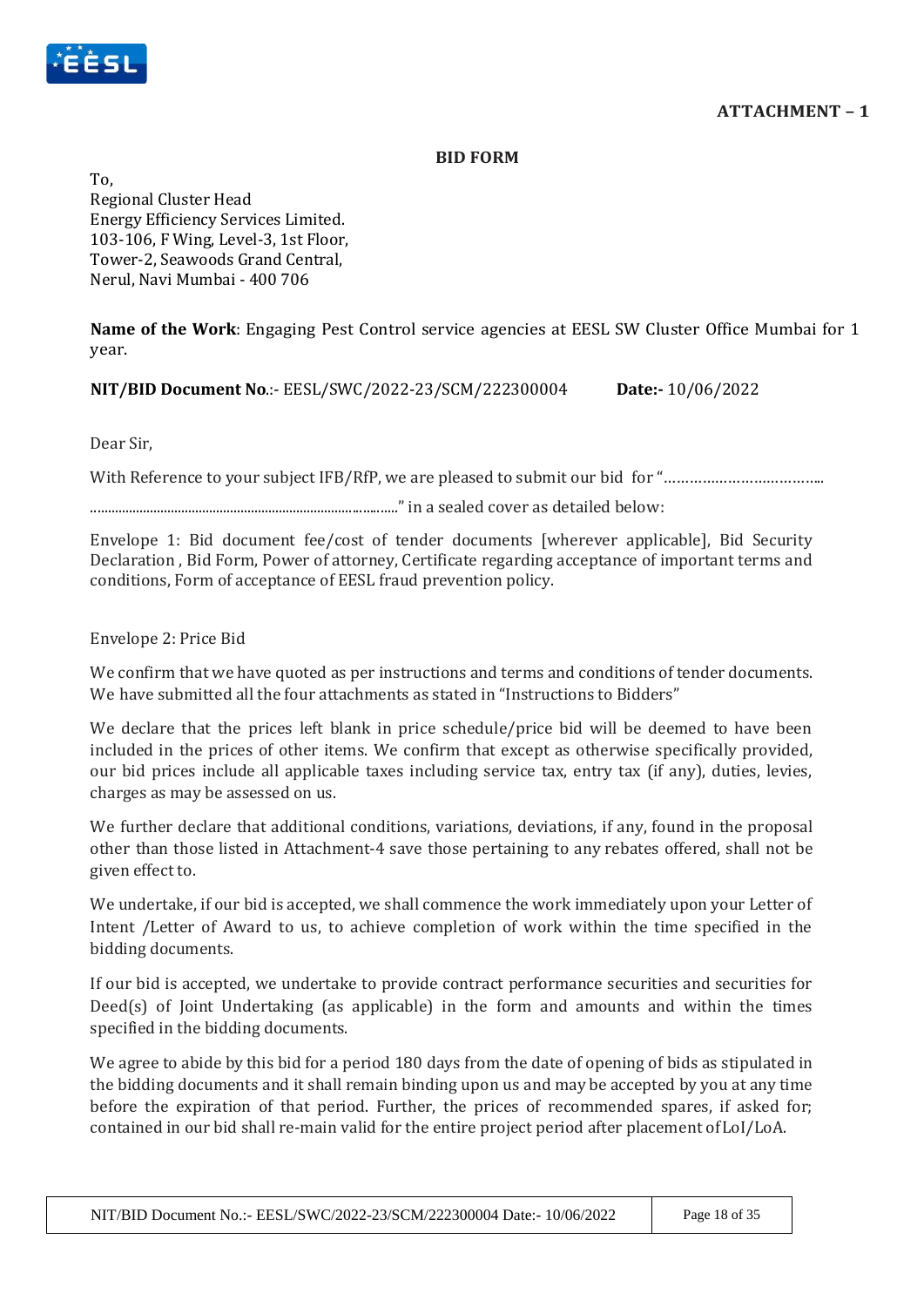

Until a formal contract is prepared and executed between us, this bid, together with your written acceptance thereof in the form of your Letter of Intent/ Letter of Award shall constitute a binding contract between us.

We understand that you are not bound to accept the lowest or any other bid you may receive.

We, hereby, declare that only the persons or firms interested in this proposal as principals are named here and that no other persons or firms other than those mentioned herein have any interest in this proposal or in the contract to be entered into, if the award is made on us, that this proposal is made without any connection with any other person, firm or party likewise submitting a proposal, is in all respects for and in good faith, without collusion or fraud.

Dated --------

#### NAME/S &AUTHORISED SIGNATORIES

ADDRESS:

MOBILE NO.:

LAND LINE NO.:

#### **Our correspondence details are:**

|   | Name of the bidder                                                                       |  |
|---|------------------------------------------------------------------------------------------|--|
| 2 | Address of the bidder                                                                    |  |
| 3 | Name of the contact person to whom all<br>references shall be made regarding this tender |  |
| 4 | Designation of the person to whom all<br>references shall be made regarding this tender  |  |
| 5 | Address of the person to whom all references<br>shall be made regarding this tender      |  |
| 6 | Telephone (with STD code)                                                                |  |
| 7 | E-Mail of the contact person                                                             |  |
| 8 | Fax No. (with STD code)                                                                  |  |
| 9 | GST No. of the bidder                                                                    |  |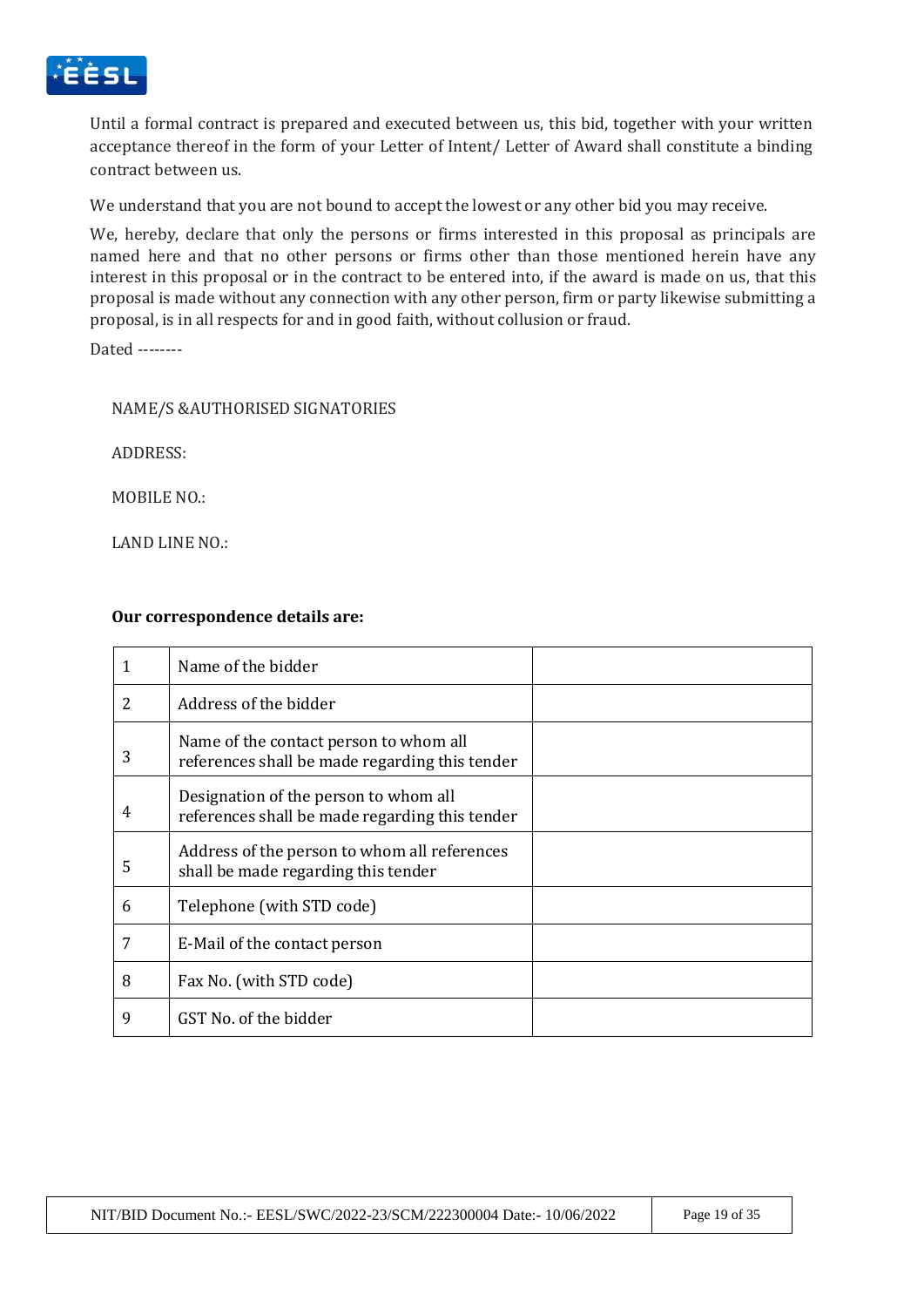

#### **ATTACHMENT – 2**

#### **Bid Security Form Bank Guarantee**

(To be stamped in accordance with Stamp Act, if any, of the country of the issuing Bank)

Bank Guarantee No. ........................ Date..............................................

 $T_0$ 

#### **ENERGY EFFICIENCY SERVICES LIMITED**

(*A JV of PSUs of Ministry of Power, Govt. of India*) 5th and 6th Floor, Core –III, SCOPE Complex Lodhi Road, New Delhi - 110003

Dear Sir(s),

In accordance with invitation for bids under your bidding document/package no………………………………………………dated……………………..M/s……………………………having its registered/head office at………………………………………………………….(here in after called "Bidder") wish to participate in the said bid for (name of package)

We, the ………………………………………………………. (Name and address of the bank), having our head office at ……………………………………………………………………………….guarantee and undertake to pay immediately on demand by Energy Efficiency services Limited, the amount of …………………..without any reservation, protest, recourse. Any such demand made by the employer shall be conclusive and binding on us irrespective of any dispute or difference raised by the bidder.

The Guarantee shall be irrevocable and shall remain valid upto ………………….. If any further extension of guarantee is required, the same shall be extended to such period (not exceeding one year) on receiving instructions from…………(Bidder's Name)\_\_\_\_\_\_\_\_\_\_\_\_\_\_\_, on whose behalf guarantee is issued.

In witness whereof the bank, through its authorized officer, has set its hand and stamp on this………………………day of ………………20…………………at……………

Witness:

Signature: Signature: Signature: Signature: Signature: Signature: Signature: Signature: Signature: Signature: Signature: Signature: Signature: Signature: Signature: Signature: Signature: Signature: Signature: Signature: Si

Name: Name : Name : Name : Name : Name : Name : Name : Name : Name : Name : Name : Name : Name : Name : Name :  $\mathbb{N}$ 

Official address: Designation with Bank Stamp

Authorized vide

Power of Attorney no.

Date

NOTE:

- Bid Security amount shall be as specified in the IFB/ITB. Complete mailing address of the Head Office of the Bank to be given. The bank guarantee validity date shall be forty five (45) days after the last date for which the bid is valid.
- The Stamp Paper of appropriate value shall be purchased in the name of guarantee issuing Bank. The Bank Guarantee shall be issued on a stamp paper of value as applicable in the State of the issuing bank in India or the State of Delhi in India or the State of India from where the BG shall be operated, whichever is higher.

 While getting the Bank Guarantee issued, Bidders are required to ensure compliance to the Bank Guarantee Verification Check List. Further, Bidders are required to fill up this Form 16 and enclose the same with the Bank Guarantee.

NIT/BID Document No.:- EESL/SWC/2022-23/SCM/222300004 Date:- 10/06/2022 Page 20 of 35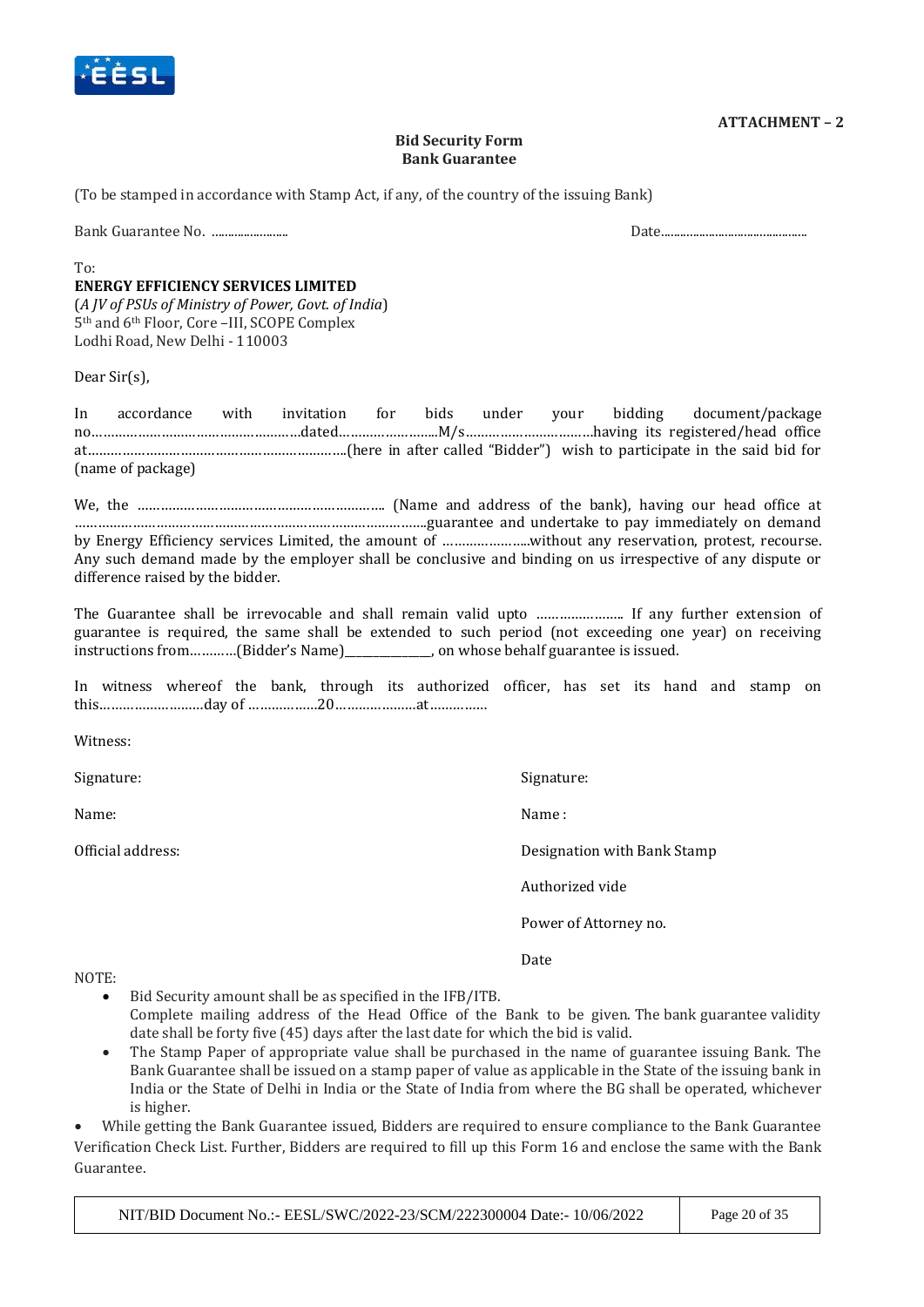

**Name of Work:** Engaging Pest Control service agencies at EESL SW Cluster Office Mumbai for 1 year.

NIT/BID Document No.:- EESL/SWC/2022-23/SCM/222300004 Date:- 10/06/2022

### **POWER OF ATTORNEY**

### **BIDDER TO ATTACH THE POWER OF ATTORNEY IN THEIR OWN FORMAT on 100Rs Stamp Paper**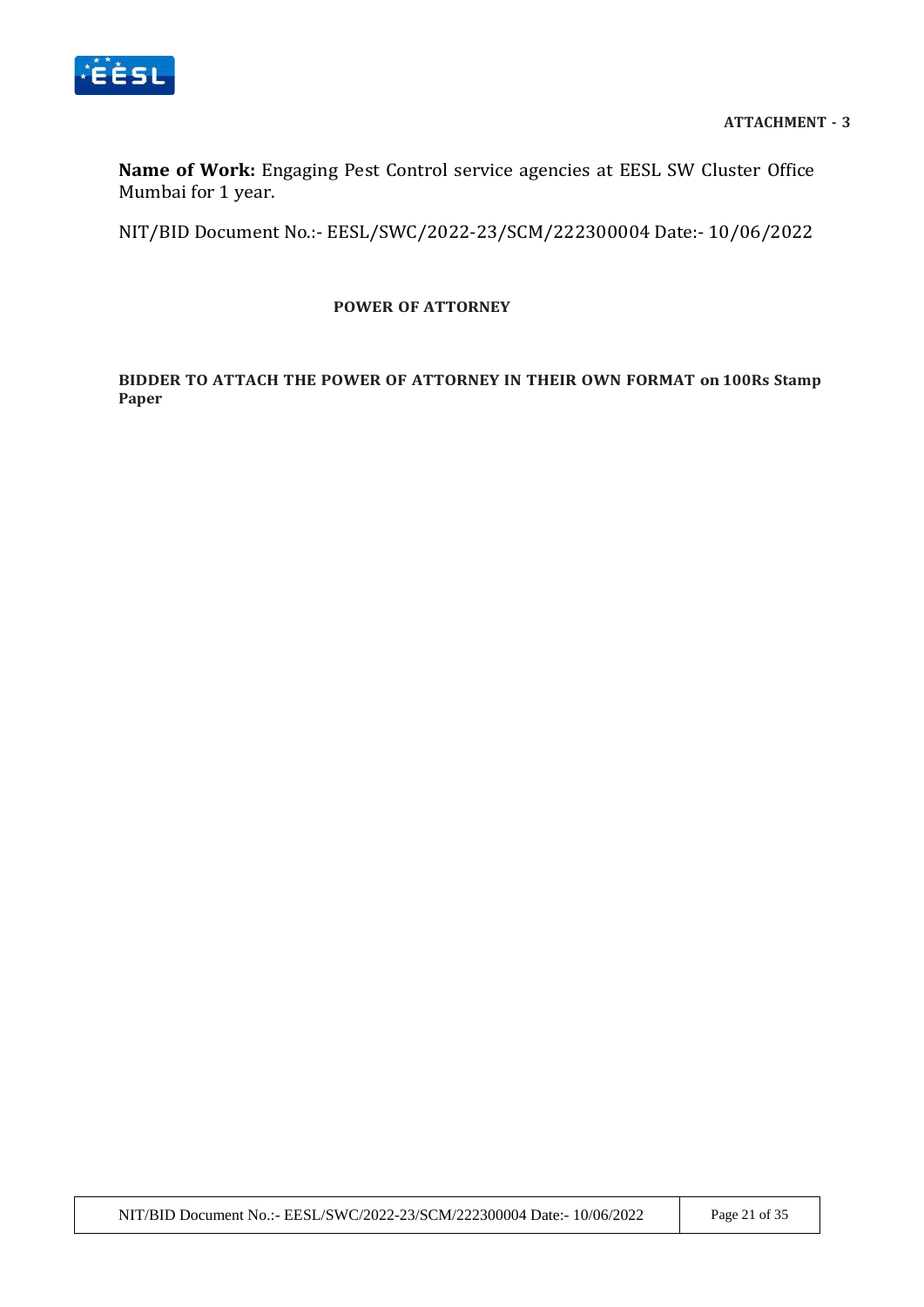

**ATTACHMENT - 4**

**Name of the Work**: Engaging Pest Control service agencies at EESL SW Cluster Office Mumbai for 1 year.

**NIT/BID Document No**.:- EESL/SWC/2022-23/SCM/222300004 **Date:-** 10/06/2022

#### **(DEVIATIONS STATEMENT)**

Bidder's Name and Address:

To, Regional Cluster Head Energy Efficiency Services Limited. 103-106, F Wing, Level-3, 1st Floor, Tower-2, Seawoods Grand Central, Nerul, Navi Mumbai - 400 706

Dear Sir,

The following are the deviations and variations from and exceptions to the terms, conditions and specification of the bidding documents for  $IFB/RFN$ . These deviations and variations are exhaustive. We are furnishing below the cost of withdrawal for the deviations and variations stated in this Attachment. We shall withdraw the deviations proposed by us in this Attachment at the cost of withdrawal indicated herein, failing which our bid may be rejected and bid security may be forfeited. We confirm that except for these deviations and variations, the entire work shall be performed as per your specifications and conditions of bidding documents. Further, we agree that additional conditions, variations, deviations if any, found in the proposal documents other than those stated in this Attachment, save those pertaining to any rebates offered, shall not be given effect to:

| Section/<br>Part/<br>Chapt<br>er | Clause<br>No.                | Page<br>No. | Statement of<br>Deviations/<br>Variations | Cost of withdrawal                                                                          |
|----------------------------------|------------------------------|-------------|-------------------------------------------|---------------------------------------------------------------------------------------------|
| А.                               | COMMERCIAL DEVIATIONS:       |             |                                           |                                                                                             |
| <b>B.</b>                        | <b>TECHNICAL DEVIATIONS:</b> |             |                                           |                                                                                             |
| Date :                           |                              |             |                                           |                                                                                             |
| Place:                           |                              |             |                                           |                                                                                             |
|                                  |                              |             |                                           |                                                                                             |
|                                  |                              |             |                                           |                                                                                             |
|                                  |                              |             |                                           | Note: Continuations sheets of like size and format may be used as per Bidder's requirement. |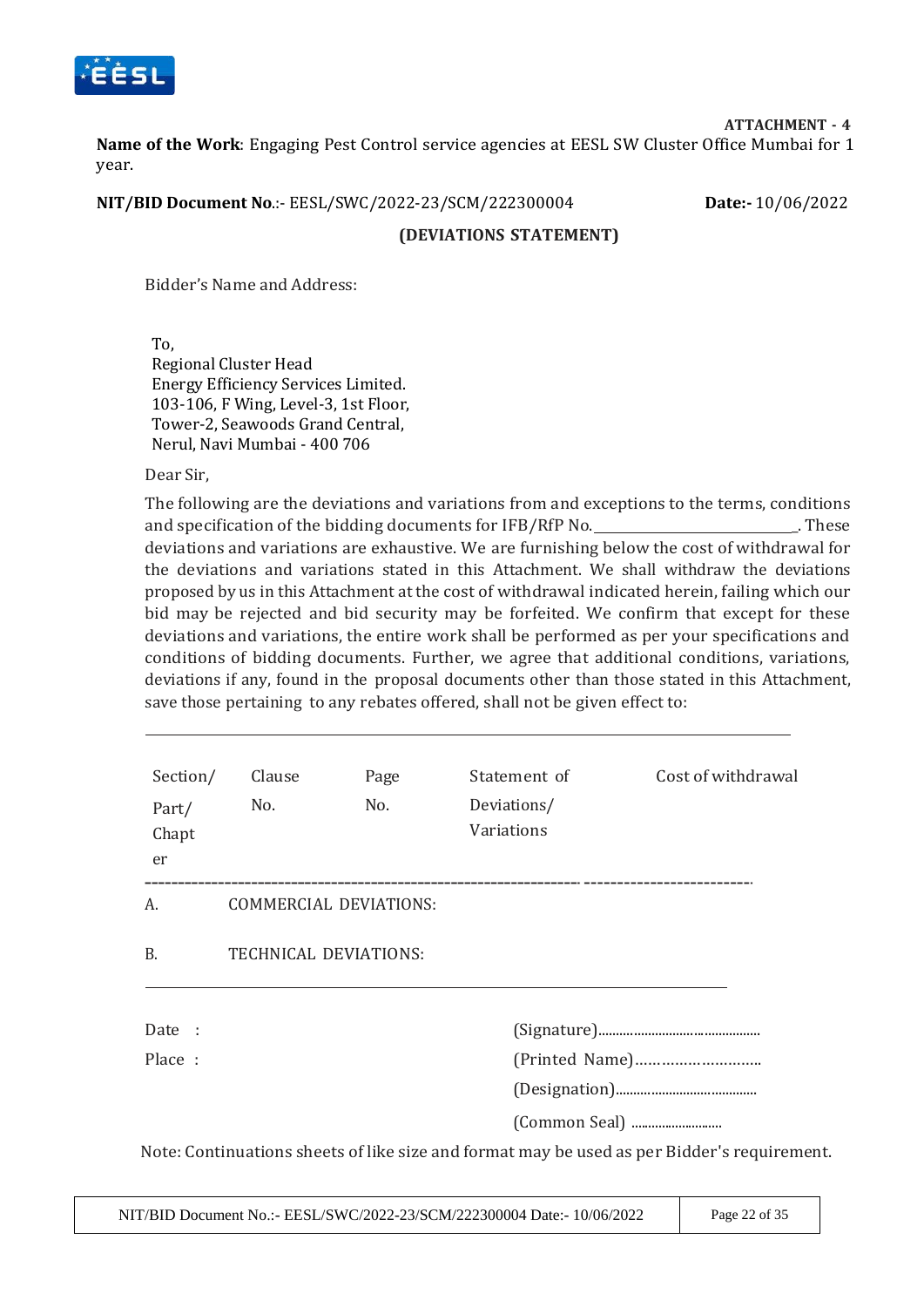

(On Non – Judicial Stamp Paper of appropriate value and purchased in the name of executing Bank) PROFORMA OF BANK GUARANTEE FOR CONTRACT PERFORMANCE

Ref.: ....................... Bank Guarantee No….................. Date.........................

To,

Energy Efficiency Services Limited. (A JV of PSUs of Ministry of Power, Govt. of India) Core-3, 6th Floor, SCOPE Complex, Lodhi Road, New Delhi-110003

Dear Sirs,

In consideration of the EESL, (hereinafter referred to as the 'Owner,' which expression shall unless repugnant to the context or meaning thereof include its successors, administrators and assigns) having awarded to M/s with its Registered / Head Office at

………………………………………………. (hereinafter referred to as the 'Contractor', which expression shall unless repugnant to the context or meaning thereof, include its successors, administrators and assigns), a Contract by issue of Owner's Letter of Intent No....................................................................................................................................dated

…………….and the same having been unequivocally accepted by the Contractor and the contractor (Scope of Contract) having agreed to provide a Contract Performance Guarantee for the faithful performance of the entire Contract equivalent to \* .................................................................................... % (percent) of the said value of the

Contract to the Owner.

We ……………………………………… (Name & address ) having its Head Office at

…………………………… (hereinafter referred to as the 'Bank', which expression shall, unless repugnant to the context or meaning thereof, include its successors administrators, executors and assigns) do hereby guarantee and undertake to pay the Owner, on demand any all money payable by the Contractor to the extent of

………………………………………as aforesaid at any time up to

……………………………………………(days/months/year) without any demur, reservation, contest, recourse or protest and / or without any reference to the Contractor. Any such demand made by the Owner on the Bank shall be conclusive and binding notwithstanding any difference between the Owner and the Contractor or any dispute pending before any court, tribunal, Arbitrator or any other authority. The Bank undertakes not to revoke this guarantee during its currency without previous consent of the Owner and further agrees that the guarantee herein contained shall continue to be enforceable till the owner discharges this guarantee.

The owner shall have the fullest liberty without affecting in any way the liability of the Bank under this guarantee from time to time to extent the time for performance of the Contract by the Contractor. The owner shall have the fullest liberty, without affecting this guarantee, to postpone from time to time the exercise of any powers vested in them or of any right which they to enforce or to forbear to enforce any covenants, contained or implied, in the Contract between the owner and Contractor or any other course of or remedy or security available to the owner. The Bank shall not be released of its obligations under these presents by any exercise by the owner of its liberty with reference to the matters aforesaid on any of other indulgence shown by the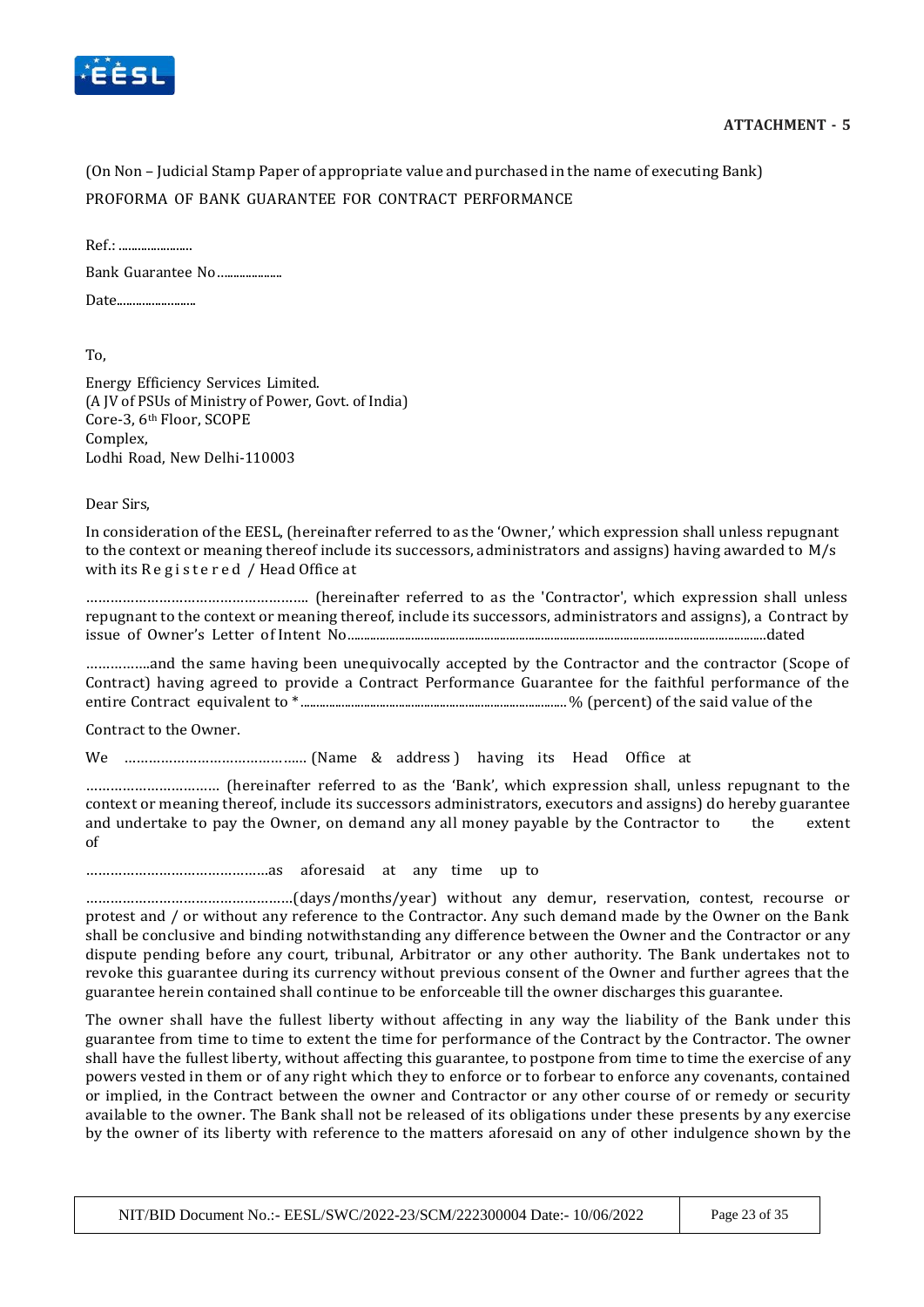

owner or by any other matter or thing whatsoever which under law would, but for this provision, have the effect of relieving the Bank.

The Bank also agree that the Owner at its option shall be entitled to enforce this Guarantee against the Bank as a Principal debtor, in the first instance without proceeding against the Contractor and not withstanding any security or other guarantee that the owner may have in relation to the Contractor's liabilities.

Notwithstanding anything contained herein above our liability under this guarantee is restricted to ...........................................................................and it shall remain in force up to and including\*\*

...................................................and shall be extended from time to time for such period (not exceeding one year), as may be desired by M/s ........................................................on whose behalf this guarantee has been given.

Witness

Dated this ……………….day of…………………..at………………………

**Witness** 

………………………………………. Signature Signature Signature Signature Signature Signature Signature Signature Signature Signature Signature  $\sim$ ………………………………… ………………………………… Name Bank's Rubber Stamp

………………………………………………………

………………………………………………………

Official Address Name

Designation with Bank Stamp

Attorney as per power of Attorney No…………dated………………………

**Note: \*\* Validity of Bank Guarantee should be 90 days in excess of the period for which it is required.**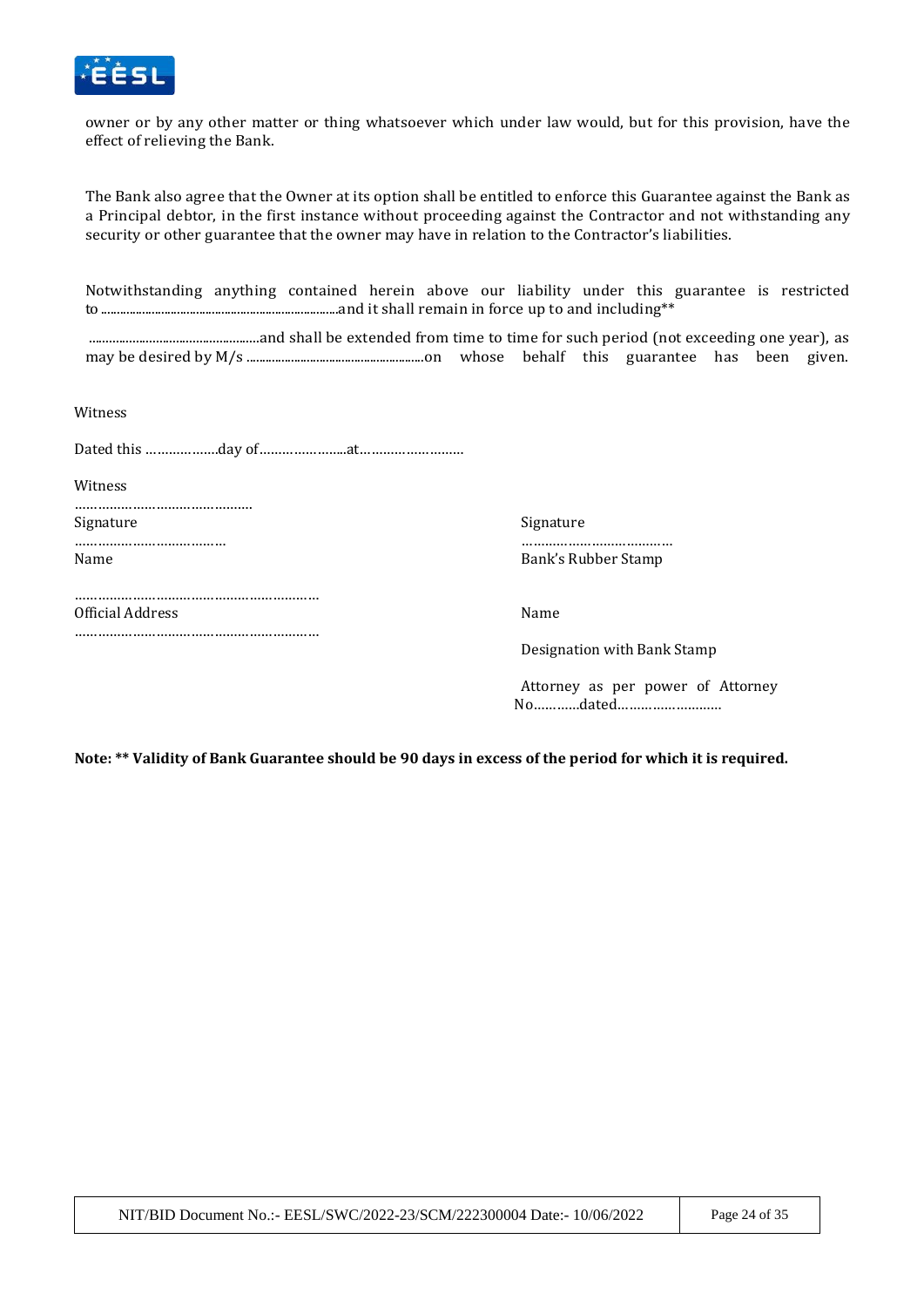

#### **LIST OF BANKS ACCEPTABLE FOR SUBMISSION OF BANK GUARANTEE FOR BID SECURITY**

#### **SCHEDULED COMMERCIAL BANKS**

#### **NATIONALISED BANKS**

|     | Sr. No.   Name of Banks |     | <b>Sr. No.   Name of Banks</b> |
|-----|-------------------------|-----|--------------------------------|
| 1.  | State Bank of India     |     | Canara Bank                    |
| 3.  | Bank of India           | 4.  | Central Bank of India          |
| 5.  | Bank of Maharashtra     | 6.  | Indian Overseas Bank           |
| 7.  | Indian Bank             | 8.  | Punjab National Bank           |
| 9.  | Punjab & Sind Bank      | 10. | UCO Bank                       |
| 11. | Union Bank of India     | 12. | Bank of Baroda                 |

#### **SCHEDULED PRIVATE BANKS (INDIAN BANKS)**

| Sr. No. | <b>Name of Banks</b>      | Sr. No. | <b>Name of Banks</b>                        |
|---------|---------------------------|---------|---------------------------------------------|
| 13.     | Bank of Rajasthan         | 14.     | Sangli Bank Ltd.                            |
| 15.     | Bharat Overseas Bank Ltd. | 16.     | South Indian Bank Ltd.                      |
| 17.     | Catholic Syrian Bank      | 18.     | Tamilnad Mercantile Bank Ltd.               |
| 19.     | City Union Bank           | 20.     | United Western Bank Ltd.                    |
| 21.     | Dhanalakshmi Bank         | 22.     | ING Vysya Bank Ltd.                         |
| 23.     | Federal Bank Ltd.         | 24.     | UTI Bank Ltd.                               |
| 25.     | Jammu & Kashmir Bank Ltd. | 26.     | S.B.I. Commercial & International Bank Ltd. |
| 27.     | Karnataka Bank Ltd.       | 28.     | Ganesh Bank of Kurundwad Ltd.               |
| 29.     | KarurVysya Bank Ltd.      | 30.     | <b>INDUSIND Bank Ltd.</b>                   |
| 31.     | Lakshmi Vilas Bank Ltd.   | 32.     | <b>ICICI Bank Ltd.</b>                      |
| 33.     | Lord Krishna Bank Ltd.    | 34.     | HDFC Bank Ltd.                              |
| 35.     | Nainital Bank Ltd.        | 36.     | Centurion Bank of Punjab Limited            |
| 37.     | Kotak Mahindra Bank       | 38.     | Development Credit Bank Ltd.                |
| 39.     | Ratnakar Bank Ltd.        | 40.     | Yes Bank                                    |
|         |                           | 41.     | <b>IDFC Bank</b>                            |

#### **SCHEDULED PRIVATE BANKS (FOREIGN BANKS)**

| Sr. No. | <b>Name of Banks</b>               | Sr. No. | <b>Name of Banks</b>                  |
|---------|------------------------------------|---------|---------------------------------------|
| 42.     | Abu Dhabi Commercial Bank Ltd.     | 43.     | Sonali Bank                           |
| 44.     | ABN Amro Bank Ltd.                 | 45.     | Standard Chartered Bank               |
| 46.     | American Express Bank Ltd.         | 47.     | J.P Morgan Chase Bank                 |
| 48.     | Bank of America NA                 | 49.     | State Bank of Mauritus                |
| 50.     | Bank of Behrain& Kuwait            | 51.     | Development Bank of Singapore         |
| 52.     | Mashreq Bank                       | 53.     | Bank of Ceylon                        |
| 54.     | Bank of Nova Scotia                | 55.     | Bank International Indonesia          |
| 56.     | The Bank of Tokyo-Mitsubishi UFJ   | 57.     | Arab Bangladesh Bank                  |
|         | Limited.                           |         |                                       |
| 58.     | Calyon Bank                        | 59.     | Cho Hung Bank                         |
| 60.     | <b>BNP</b> Paribas                 | 61.     | China Trust Bank                      |
| 62.     | Barclays Bank                      | 63.     | MIzuho Corporate Bank Ltd.            |
| 64.     | Citi Bank                          | 65.     | Krung Thai Bank                       |
| 66.     | Deutsche Bank                      | 67.     | Antwerp Diamond Bank N.V. Belgium     |
| 68.     | The Hong Kong and Shanghai Banking | 69.     | Internationale Netherlanden Bank N.V. |
|         | Corporation Ltd.                   |         | (ING Bank)                            |
| 70.     | Oman International Bank            | 71.     | Bank of China Ltd.                    |
| 72.     | SocieteGenerale                    | 73.     |                                       |

#### **PUBLIC SECTOR BANK**

|    | <b>Sr. No.</b> Name of Banks |
|----|------------------------------|
| 74 | IDBI Ltd.                    |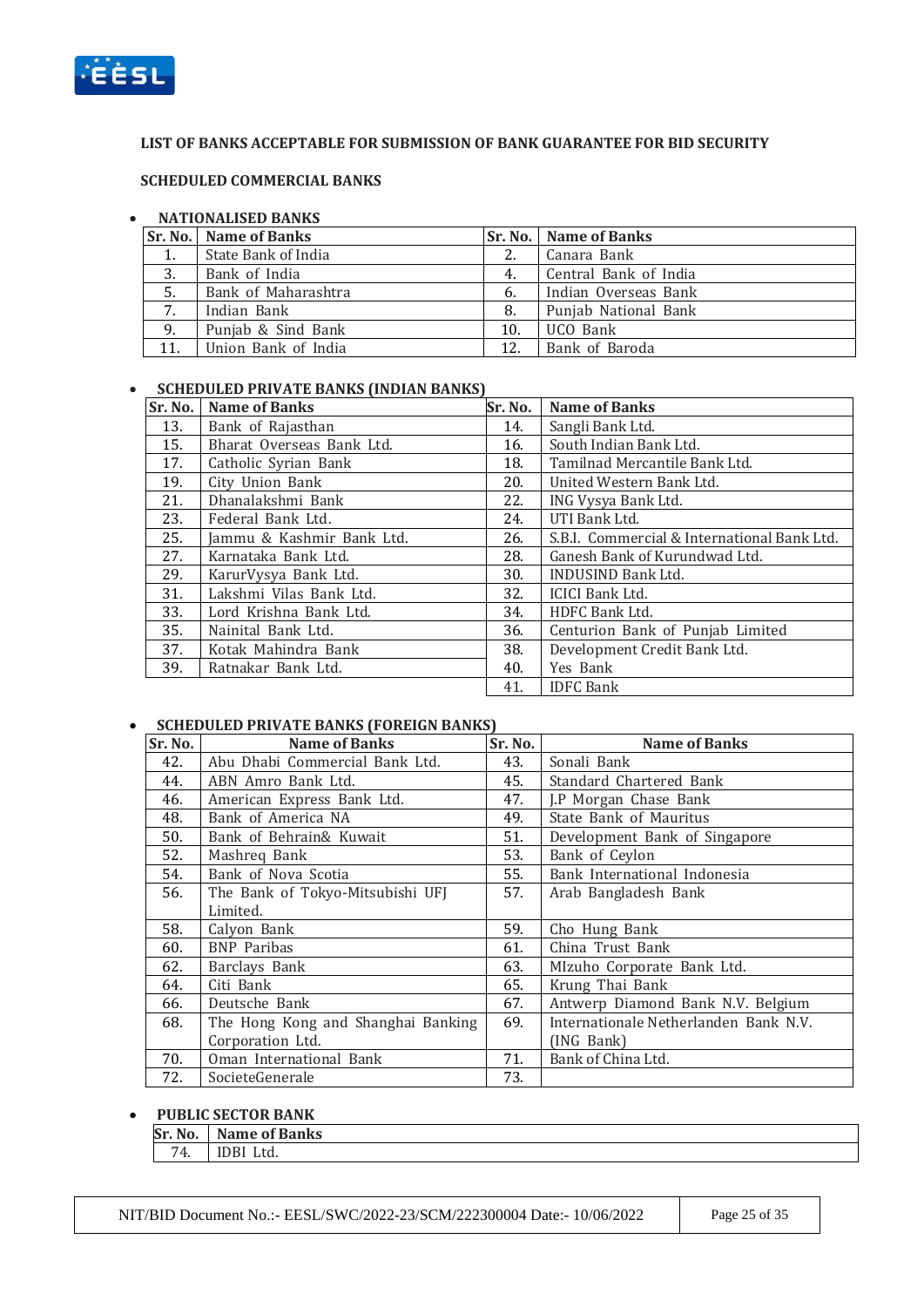#### **ATTACHMENT - 6**



## FORM OF ACCEPTANCE OF FRAUD PREVENTION POLICY **(On the letter head)**

To,

Regional Cluster Head Energy Efficiency Services Limited. 103-106, F Wing, Level-3, 1st Floor, Tower-2, Seawoods Grand Central, Nerul, Navi Mumbai - 400 706

Sub: Letter of Acceptance of EESL Fraud Policy Ref: EESL/SWC/2022-23/SCM/222300004 Date:-10/06/2022

Dear Sir/Madam,

We have read the contents of the Fraud Prevention Policy of EESL and undertake that we along with our associate

/ collaborator /sub contractors / sub-vendors / bidders/ service providers shall strictly abide by the provisions of the Fraud Prevention Policy of EESL.

Thanking You,

### Yours faithfully,

Signature ……………………………….....

Printed Name …………………………….

Designation………………………………..

Common Seal………………………….....

Date: .

Place:

### **FOR DETAILED POLICY, PLEASE VISIT OUR WEBSITE [www.eeslindia.org](http://www.eeslindia.org/)**

NIT/BID Document No.:- EESL/SWC/2022-23/SCM/222300004 Date:- 10/06/2022 Page 26 of 35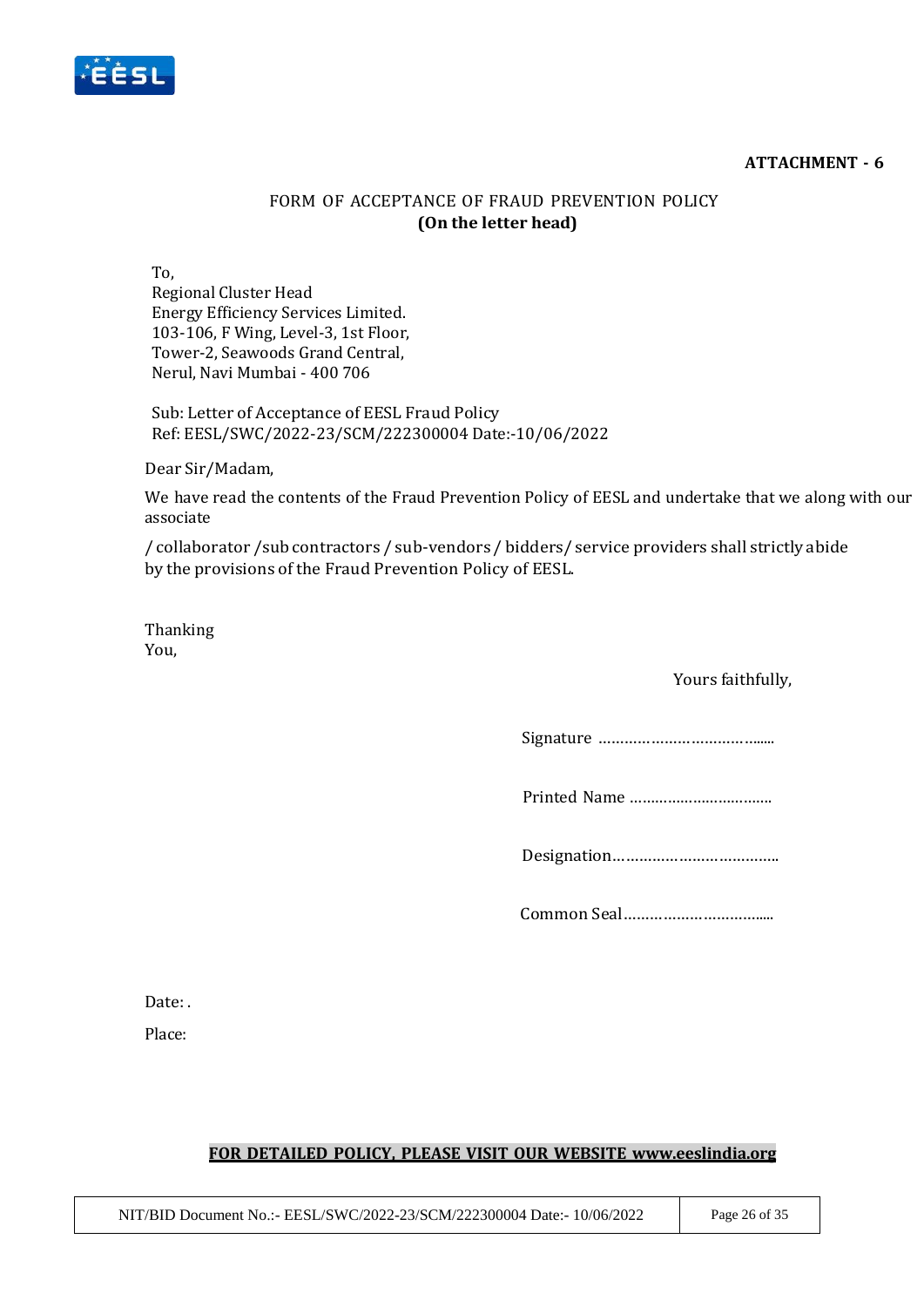

## **REAL TIME GROSS SETTELMENT (RTGS)/ NATIONAL ELECTRONIC FUND TRANASFER (NEFT)**

From: M/s

 $\overline{\phantom{a}}$ 

Sub: RTGS/NEFT Payments

We are agree to accept admissible payments through electronic mode viz RTGS/NEFT. For this, we are providing the requisite information herein below. The RTGS/NEFT charges for the above facility may be deducted/Recovered from our admissible payment.

| Name Of City                   |  |
|--------------------------------|--|
| Bank Code No.                  |  |
| Branch Code No.                |  |
| Bank's Name                    |  |
| <b>Branch Address</b>          |  |
| Branch Telephone/ Fax No.      |  |
| Supplier Account No.           |  |
| Type of Account                |  |
| <b>IFSC Code for NEFT</b>      |  |
| <b>IFSC Code for RTGS</b>      |  |
| Supplier's name as per Account |  |
| Telephone No. of Supplier      |  |
| Supplier's E-mail ID           |  |
| GST No. of the supplier        |  |

A cancelled cheque against above bank account number is also being enclosed.

Encl: As above:-

ConfirmedbyBanker Signature of Supplier With Seal With stamp &Address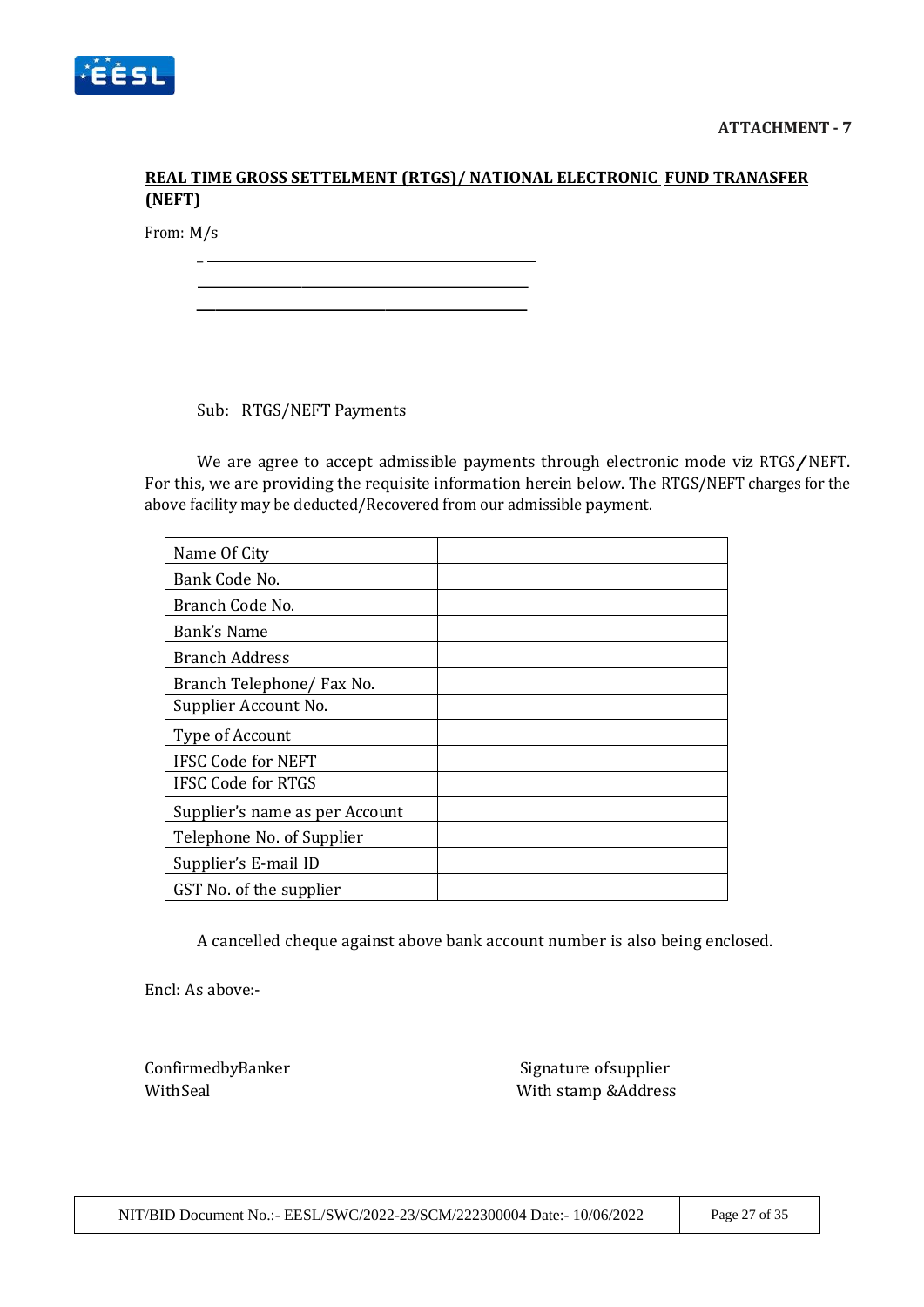

### **CERTIFICATE REGARDING DECLARATION OF LOCAL CONTENT**

### **[On the Letter Head]**

To, Regional Cluster Head Energy Efficiency Services Limited. 103-106, F Wing, Level-3, 1st Floor, Tower-2, Seawoods Grand Central, Nerul, Navi Mumbai - 400 706

**Sub: Compliance of Minimum Local Content Requirement as mentioned in Ministry of Commerce and Industry Trade and order no. P-45021/2/2017-PP(BE-II) dated 04th June 2020**

Ref: NIT/Bid Document No**: ............................................................................................................**

Dear Sir/Madam,

This is to certify that following is the local content percentage in the IDC Fixtures/Sets being offered/quoted against aforementioned tender by  $M/s$  , the same is in compliance with Ministry of Commerce and Industry order no:**. P-45021/2/2017- PP(BE-II) dated 04th June 2020** and the bidder shall strictly abide by all provisions of

the subject notification.

| Sr. No | Item/s | <b>Percentage of Local Content</b> |
|--------|--------|------------------------------------|
|        |        |                                    |

Thanking You,

Yours faithfully, Signature (Statutory Auditor/ Cost Auditor/ Practicing CA – As applicable)

……………………………….....

Printed Name…………………………….

Seal………………………

UDIN No …………………………

Date……………

Place………………………

NIT/BID Document No.:- EESL/SWC/2022-23/SCM/222300004 Date:- 10/06/2022 Page 28 of 35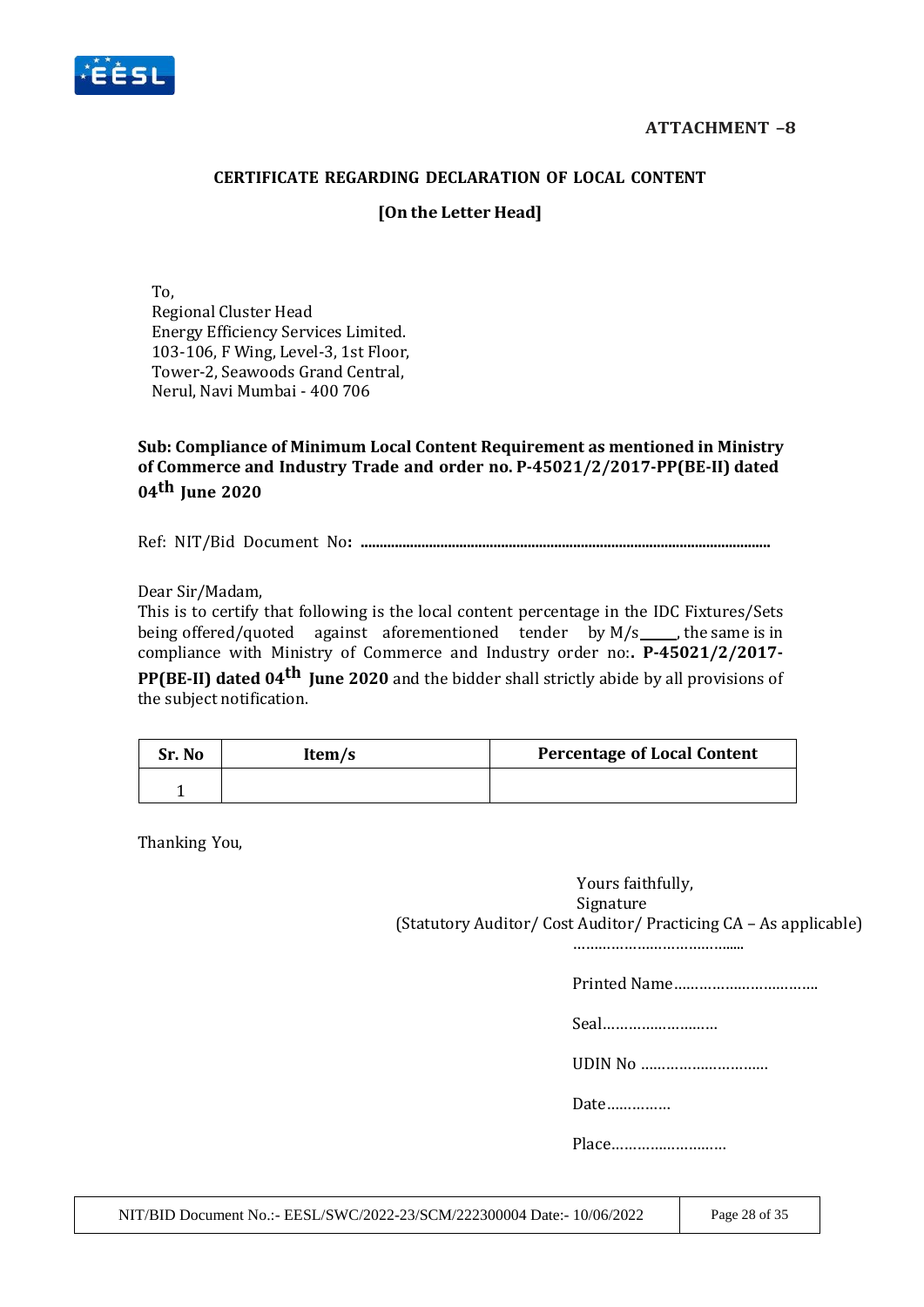

### **Declaration regarding "Restrictions on procurement from a Bidder of a country which shares a land border with India"**

### *(To be submitted on Applicant's Letter Head)*

To, Regional Cluster Head Energy Efficiency Services Limited. 103-106, F Wing, Level-3, 1st Floor, Tower-2, Seawoods Grand Central, Nerul, Navi Mumbai - 400 706

Dear Sir,

With reference to our bid proposal for participation in EESL tender NIT/Bid Document No : dated :  $\frac{1}{\sqrt{1-\frac{1}{\sqrt{1-\frac{1}{\sqrt{1-\frac{1}{\sqrt{1-\frac{1}{\sqrt{1-\frac{1}{\sqrt{1-\frac{1}{\sqrt{1-\frac{1}{\sqrt{1-\frac{1}{\sqrt{1-\frac{1}{\sqrt{1-\frac{1}{\sqrt{1-\frac{1}{\sqrt{1-\frac{1}{\sqrt{1-\frac{1}{\sqrt{1-\frac{1}{\sqrt{1-\frac{1}{\sqrt{1-\frac{1}{\sqrt{1-\frac{1}{\sqrt{1-\frac{1}{\sqrt{1-\frac{1}{\sqrt{1-\frac{1}{\sqrt{1-\frac{1}{\sqrt{1-\frac{1}{\sqrt{1-\frac{1}{\$ have read the clause as mentioned in the tender document mentioned above regarding restrictions on procurement from a bidder of a country which shares a land border with India and on sub-contracting to contractors from such countries.

I/We certify that we/our Collaborator/JV Partner/Consortium member/Assignee are/is not from such a country or, if from such a country, have/has been registered with the Competent Authority and we will not sub-contract any work to a contractor from such countries unless such contractor is registered with the Competent Authority.

We hereby certify that we fulfil all requirements in this regard and are eligible to be considered.

We further confirm that evidence of valid registration by the Competent Authority for us/our Collaborator/JV Partner/Consortium member/Assignee, as applicable, is enclosed as Annexure…

\*Bidder to strike-off, if not applicable. \*\*Bidder to mention the Annexure no.

Date\_\_\_\_\_\_\_\_\_\_\_\_\_\_\_\_\_ Seal of Organization & Signature of Authorized

Applicant

Place: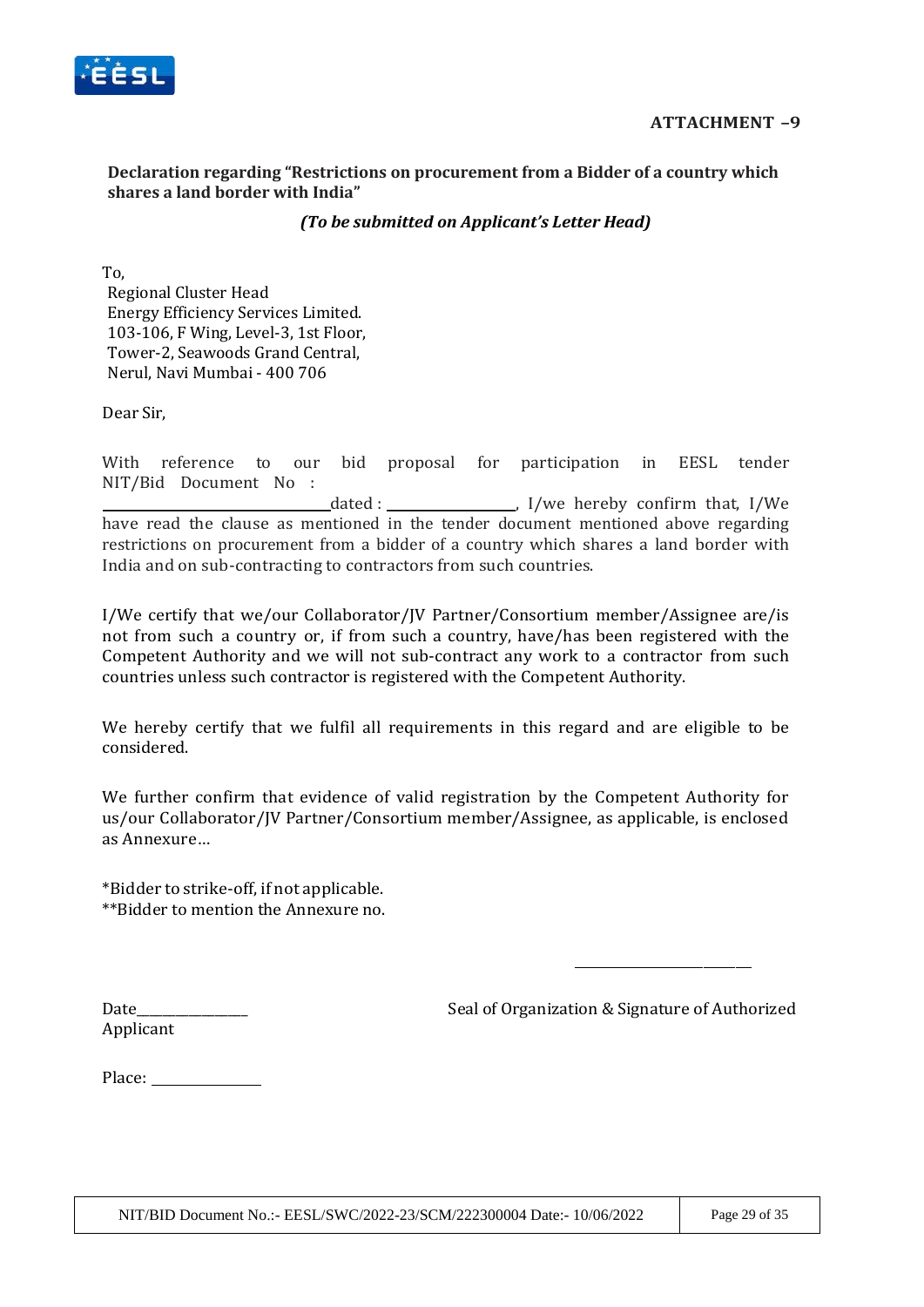

#### **PROFORMAOF LETTEROF UNDERTAKING**

### **(TO BE FURNISHED ON NON-JUDICIAL STAMP PAPER OF APPROPRIATE VALUE) [To be executed by the Holding Company Supported by Board Resolution and submitted by the Bidder along with theBid, in case financial supportis being extended by the Holding Company to the Bidder for meeting the stipulated Financial Qualifying]**

Ref.: NIT/Bid Document No.: EESL/SWC/2022-23/SCM/222300004 Date:- 10/06/2022

Our Reference No ..........................................Date: ......................

Bidder's Name and Address: To, Regional Cluster Head Energy Efficiency Services Limited. 103-106, F Wing, Level-3, 1st Floor, Tower-2, Seawoods Grand Central, Nerul, Navi Mumbai - 400 706

Dear Sir,

- 1. We,  $M/s$  (Name of the Holding Company) declare that we are the holding company of  $M/s$  (Name ofthe Bidder) and have controlling interesttherein. M/s (Name of the Bidder) proposes to submit the bid for the package ............................. (Name of the package) for (Name of the Project) under bid reference no .......................... dated and have sought financial strength and support from us for meeting the stipulated Financial Qualifying Requirement as per Clause Section 3 and its subsequent amendment.
- 2. We hereby undertake that we hereby pledge our unconditional & irrevocable financial support for the execution of the said package to M/s (Name of the Bidder), for the execution of the Contract, in case they are awarded the Contract for the said package at the end of the bidding process. We further agree that this undertaking shall be without prejudice to the various liabilities that  $M/s$  (Name of Bidder) would be required to undertake in terms of the Contract including the Performance Security as well as other obligations of M/s (Name of the Bidder).
- 3. This undertaking is irrevocable and unconditional, and shall remain in force till the successful execution and performance of the entire contract and/or till it is discharged by EESL.
- 4. We are herewith enclosing a copy of the Board Resolution in support of thisundertaking.

| Witness:                      | Yours faithfully,                                        |
|-------------------------------|----------------------------------------------------------|
| (1)<br><b>Holding Company</b> | (Signature of Authorized Signatory) on behalf of the     |
|                               |                                                          |
| 〔2〕<br>                       | Name of the Holding Company<br>(Seal of Holding Company) |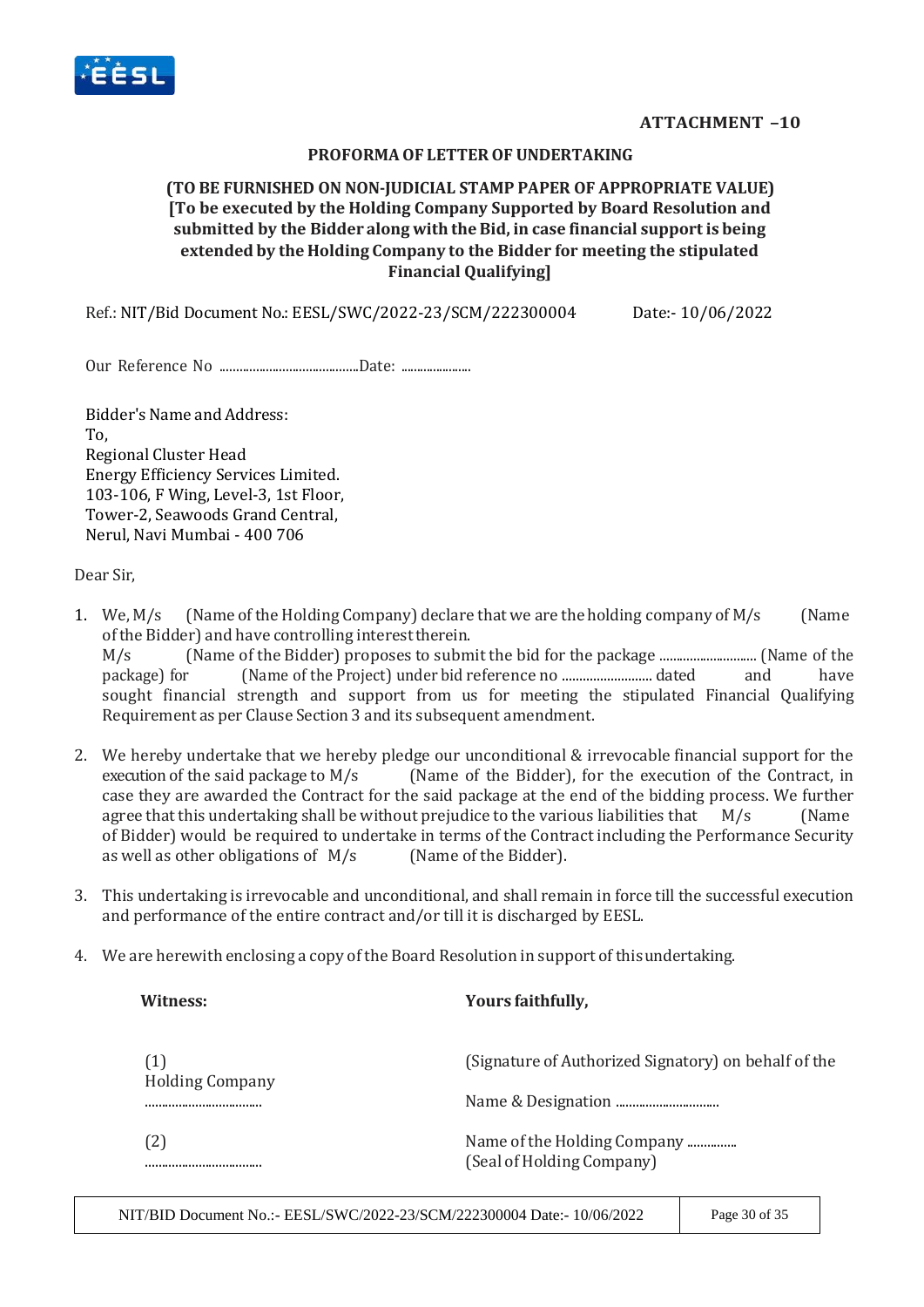

### **ATTACHMENT - 11**

#### NIT/BID Document No.:- EESL/SWC/2022-23/SCM/222300004 Date:- 10/06/2022

### **(CERTIFICATE REGARDING ACCEPTANCE OF IMPORTANT CONDITIONS)**

Bidder's Name& Address

To, Regional Cluster Head Energy Efficiency Services Limited. 103-106, F Wing, Level-3, 1st Floor, Tower-2, Seawoods Grand Central, Nerul, Navi Mumbai - 400 706

Sub: …………………………………………………………………………………………………………

1.0.. With reference to our bid proposal no………………………………dated…………………. **for / Package No ……………………………………………………………………………….. Dated…………………….**, we hereby confirm that we have read the following provisions of the following clauses and further confirm that notwithstanding anything stated elsewhere to the contrary, the stipulation of these clauses are acceptable to us and we have not taken any deviation to these clauses.

- Terms of payment
- Performance Security
- Taxes and Duties
- Completion Time Guarantee
- Project information, Estimation, (As per Tables in price bid Assumptions and conditions for Evaluation)
- Deliverables
- Evaluation of Bids
- Contract Duration
- Adjudicator
- Arbitration
- Compliances with all statutory Regulations
- Penalties & Liquidity Damages

We further confirm that any deviation to the above clauses found anywhere in our bid proposal, implicit or explicit, shall stand unconditionally withdrawn, without any implication to EESL.

Date: Signature:

Place: Place: Printed Name:

Designation:

Common Seal

**Note: In the absence of this certificate, the bid shall be rejected and shall be returned unopened. Bidder can take a print out of it and sign.**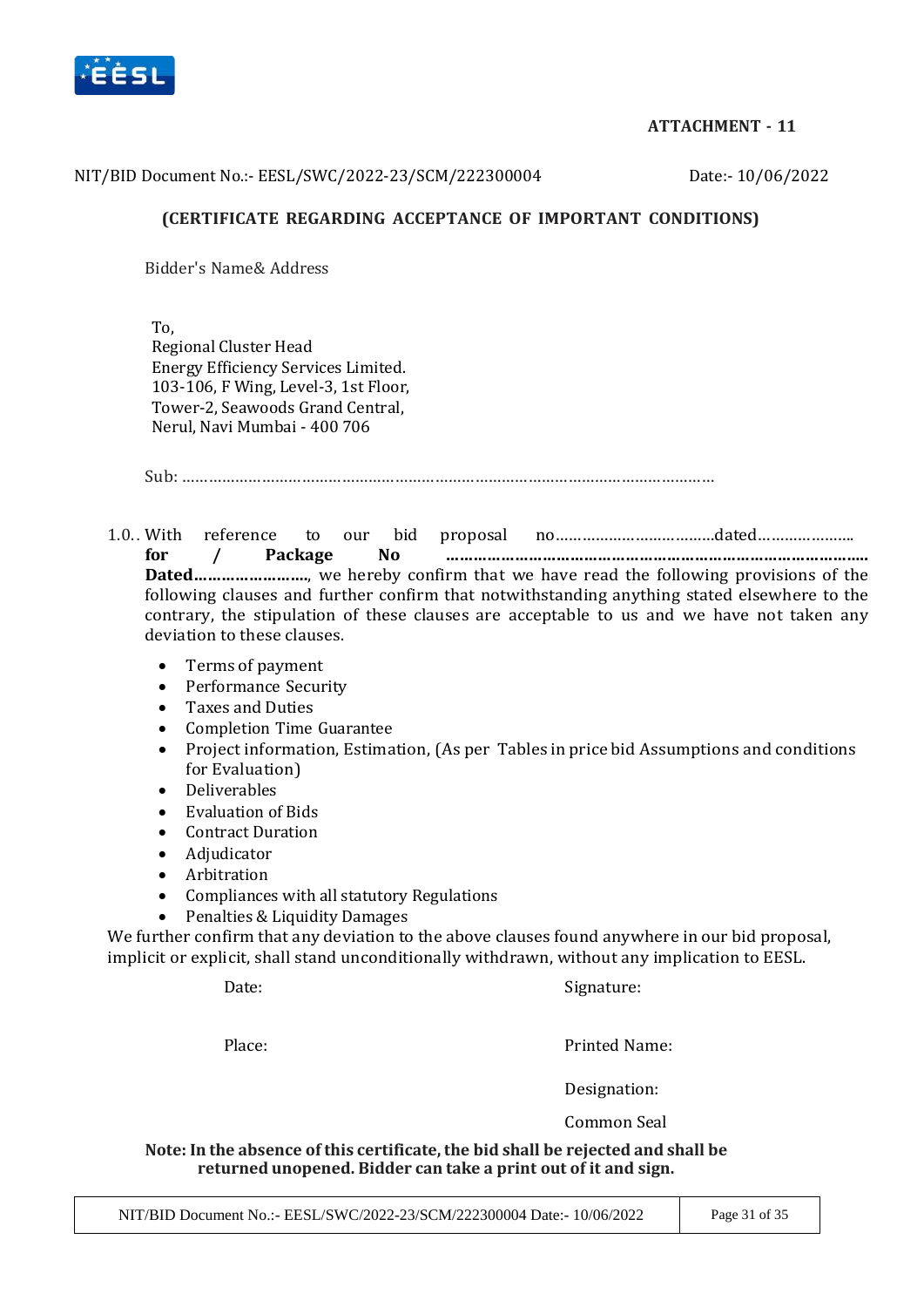

## **ATTACHMENT –12**

#### **Compliance Matrix/ CHECK – LIST FOR BIDDERS Please ensure these major Terms & Conditions before submitting you bids in order to avoid REJECTION of your offer.**

| S1             | Details / Terms & Conditions                                                                                             | Applicable for        | Yes/<br>Attached | No | Reasons for non-<br>compliance/<br>Remarks |
|----------------|--------------------------------------------------------------------------------------------------------------------------|-----------------------|------------------|----|--------------------------------------------|
|                | EMD, If applicable                                                                                                       | <b>Indian Bidders</b> |                  |    |                                            |
|                | EMD Exempted for being MSEs / Start-up                                                                                   | <b>Indian Bidders</b> |                  |    |                                            |
|                | Relevant Certificate of MSEs / Start-up Certificate<br>from DIPP is required to be submitted                             | <b>Indian Bidders</b> |                  |    |                                            |
|                | In case of SC/ST entrepreneurs belonging to MSE,<br>documentary proof submitted                                          | <b>Indian Bidders</b> |                  |    |                                            |
| $\overline{2}$ | In case of Women entrepreneurs belonging to MSE,<br>documentary proof submitted                                          | <b>Indian Bidders</b> |                  |    |                                            |
|                | Declaration & Undertaking By Micro & Small Scale<br>Enterprises / Start-up Companies                                     | <b>Indian Bidders</b> |                  |    |                                            |
| $\vert$ 3      | Duly signed and company sealed copy of whole<br>tender document                                                          | <b>Indian Bidders</b> |                  |    |                                            |
| 4              | Duly filled up and attached Technical (Unpriced) Bid<br>& all applicable formats of Tender Document                      | <b>Indian Bidders</b> |                  |    |                                            |
| $\overline{5}$ | Separate sheet(s) for Deviation if any, from the<br>tender conditions with seal and signature of authorized<br>personnel | <b>Indian Bidders</b> |                  |    |                                            |
|                |                                                                                                                          | <b>Indian Bidders</b> |                  |    | Not Applicable                             |
| 6              | Declaration of the quoted nos. of Packages by the<br>bidder (As per attachment 11 of the tender document)                |                       |                  |    |                                            |
| 7              | GST Registration Certificate and PAN Card Copy.                                                                          | <b>Indian Bidders</b> |                  |    |                                            |
| $\vert 8$      | CERTFICATE REGARDING DECLARATION OF LOCAL<br>CONTENT(As per attachment 13 of the tender<br>document)                     |                       |                  |    |                                            |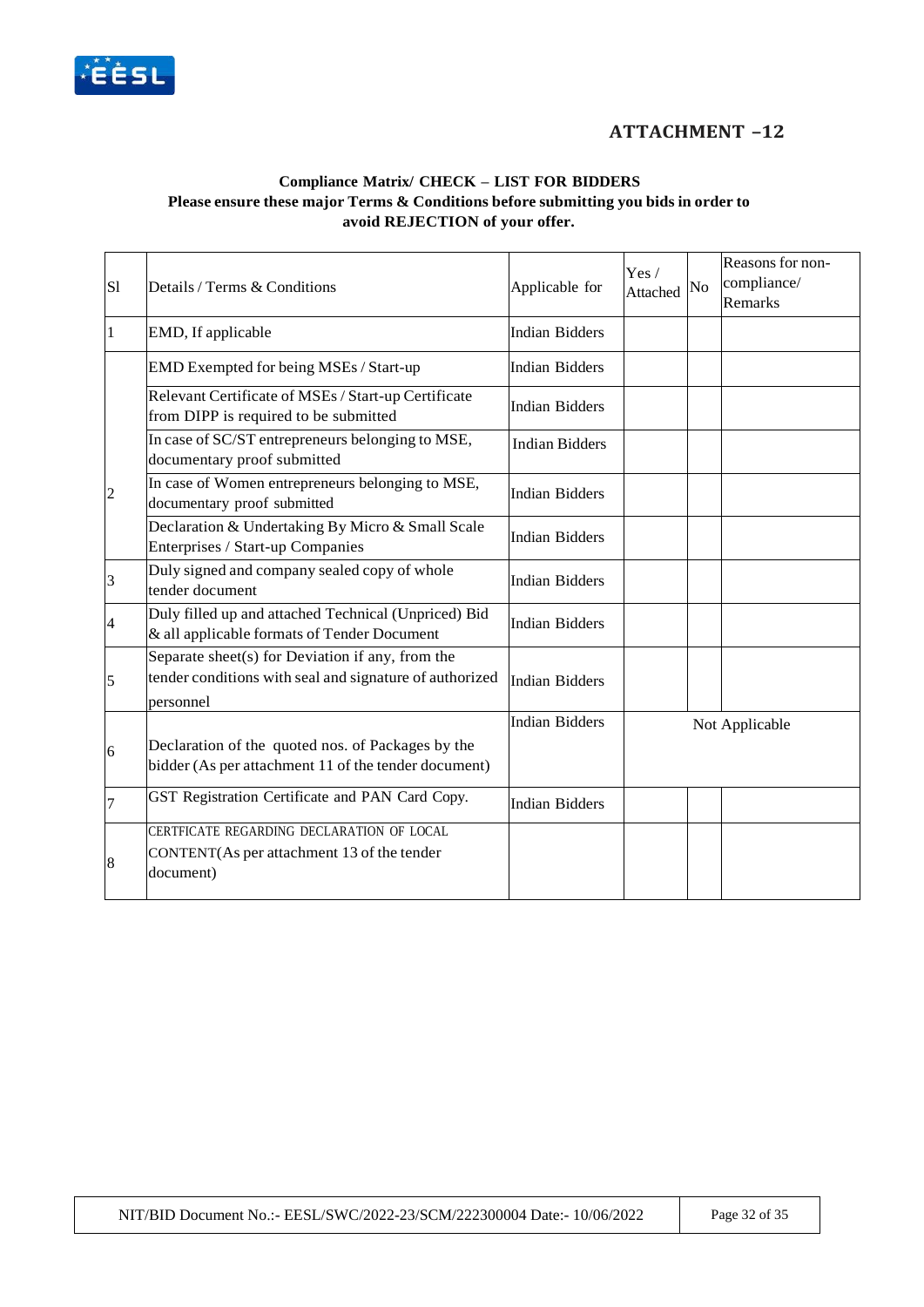

# **ANNEXURE-A**

#### **1. Bid Security/Earnest Money Deposit (EMD) (To be submitted Offline before bid submission time)**

Amount of Bid Security: Bid Security/Earnest Money deposit as mentioned in Section I is to be submitted.

The bidder shall furnish, as part of its bid, a bid security in a separate envelope (ITB Clause 2.1). The bid security shall, at the bidder's option, be in the form of a Banker's cheque, Demand Draft in favor of "Energy Efficiency Services Limited" or a bank guarantee as per format in section VI. Bid security/EMD shall remain valid for a period of 45 days beyond the original bid validity period. If there is any extension in bid validity period, then EESL may ask the bidder to extend the validity of bid security.

Any bid not accompanied by an acceptable bid security, shall be rejected by EESL as being non-responsive and returned to the bidder without being opened. The bid security of a consortium must be in the name of all the partners in the consortium submitting the bid. If lead partner is mentioned in case of consortium, then bid security can be in the name of lead partner.

The bid securities of unsuccessful bidders will be returned as promptly as possible after the award is made to lowest evaluated technically acceptable bidder.

The bid security of the successful bidder will be returned when the bidder has signed the contract agreement, and has furnished the required performance security.

#### Please note that:

1.1 Following benefits will be given to Start ups and MSEs in this tender: -

All MSEs notified as per GFR 2017 clause no. 1.10.4 and as notified below shall be exempted from payment of Tender Document Fee and Bid Security/ Earnest Money Deposit. For claiming this exemption, MSE must, along with their offer, provide proof of their being registered as MSE (indicating the terminal validity date of their registration) for the item tendered, with any agency mentioned in the notification of Ministry of MSME, indicated below: -

- (a) District Industries Centers;
- (b) Khadi and Village Industries Commission;
- (c) Khadi and Village Industries Board;
- (d) Coir Board;
- (e) National Small Industries Corporation;
- (f) Directorate of Handicraft and Handloom;
- (g) Udyog Aadhar Memorandum issued by Ministry of MSE; or
- (h) Any other body specified by the Ministry of MSME.
- 1.2 For claiming the above exemption for Start-ups, a valid certificate of Start-up recognized by 'Department of Industrial Policy & Promotion (DIPP)' along with Business eligibility certificate or any other document issued by Govt/Recognized institute is required in support of product/ service item being tendered.
- 2 *Purchase Preference to MSEs:* Subject to meeting terms and conditions stated in the tender document including but not limiting to prequalification criteria, 25% of the total quantity of the tender is earmarked for MSEs registered with above mentioned agencies/bodies for the tendered item. Out of the 25% target of annual procurement from micro and small enterprises 4% & 3% shall be earmarked for procurement from micro and small enterprises owned by Scheduled Caste (SC) & Scheduled Tribe (ST) entrepreneurs & Women entrepreneurs respectively. In the event of failure of such MSEs to participate in the tender process or meet the tender requirements and L1 price 4% & 3% sub targets so earmarked shall be met from other MSEs.

| Type of tender  | Price quoted by MSE        | How the tender shall be finalized                        |
|-----------------|----------------------------|----------------------------------------------------------|
| Can be split    | L <sub>1</sub>             | Full Order on MSE subject to tender evaluation condition |
| Can be split    | Not L1 but within L1+15%   | 25% order on MSE subject to matching L1 price            |
| Cannot be split |                            | Full Order on MSE                                        |
| Cannot be split | Not L1 but within $L1+15%$ | Full Order on MSE subject to matching L1 price           |

2.1*Where the tendered quantity can be split:* In a bid, if prices quoted by participating Micro and Small Enterprises (MSEs) fall within the price band of L1+15%, such MSE shall also be allowed to supply 25% of the total tendered quantity by bringing down their prices to L1 prices. In case of more than one such MSE (L1+15%) the supply shall be shared proportionately (to tendered quantity), subject to the condition that such MSEs match the L1 price. Further,

NIT/BID Document No.:- EESL/SWC/2022-23/SCM/222300004 Date:- 10/06/2022 Page 33 of 35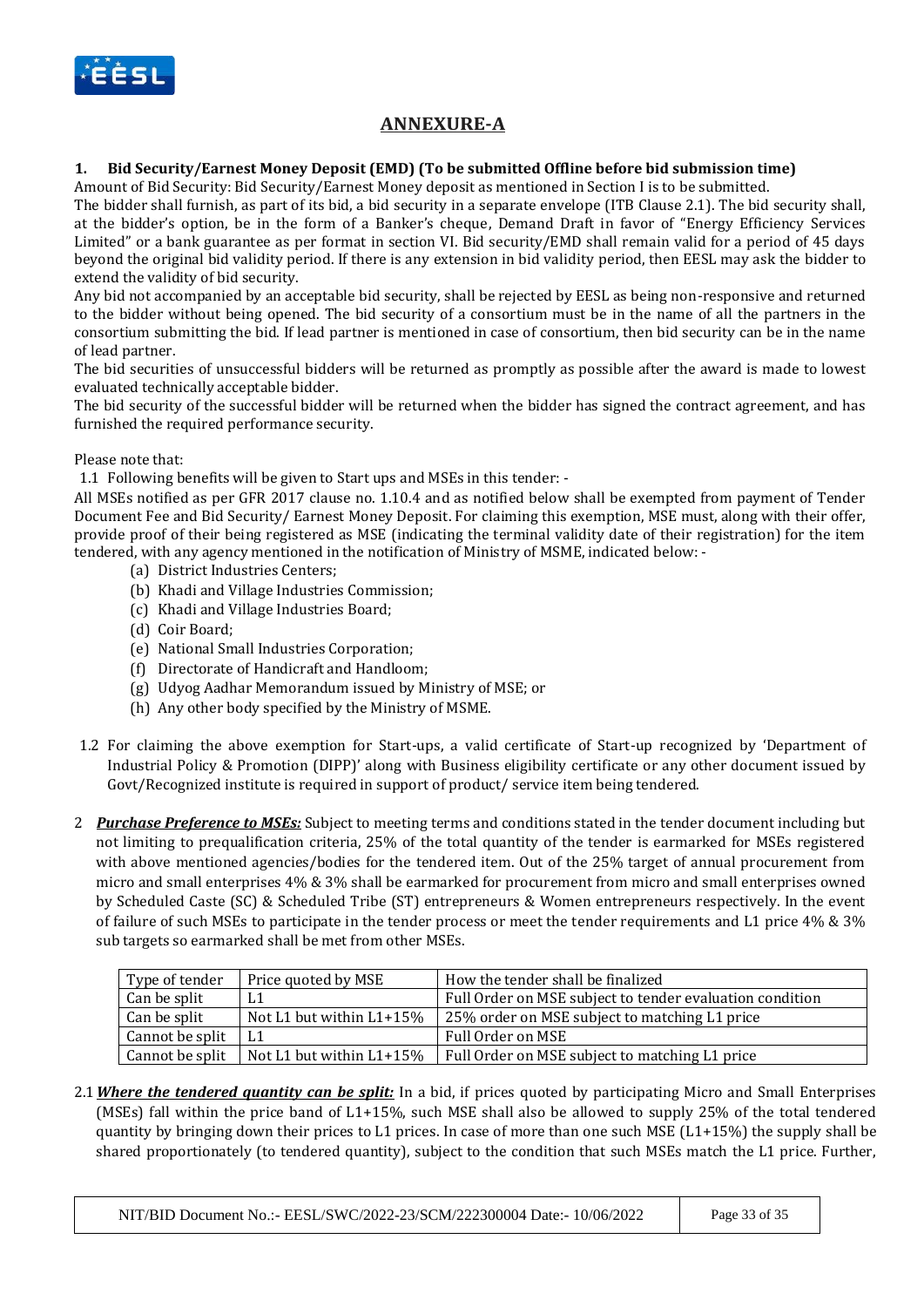

4% out of above 25% shall be from MSEs owned by SC/ST entrepreneurs & 3% out of above shall be from MSEs owned by women entrepreneurs. This quota is to be transferred to the general category MSEs in case of NONavailability of MSEs owned by SC/ ST entrepreneurs & Women entrepreneurs respectively.

- 2.2*Where the tendered quantity cannot be split/divide:* In case of tender item is non-split able or non-dividable, etc.: MSE quoting price within price band L1+15% may be awarded for full/complete supply of total tendered value to MSE, considering spirit of Public Procurement Policy, 2012 for enhancing the Govt. Procurement from MSE.
- 2.3 MSE owned by SC/ST is defined as:
	- a. In case of proprietary MSE, proprietor(s) shall be SC /ST
	- b. In case of partnership MSE, The SC/ST partners shall be holding at least 51% shares in the enterprise.
	- c. In case of Private Limited Companies, at least 51% share shall be held by SC/ST promoters.

2.4 MSE owned by Women is defined as:

- a. In case of proprietary MSE, proprietor(s) shall be Women
- b. In case of partnership MSE, The Women partners shall be holding at least 51% shares in the enterprise.
- c. In case of Private Limited Companies, at least 51% share shall be held by Women promoters.

If bidder does not provide appropriate document or any evidence to substantiate the above, then it will be presumed that he does not qualify for any preference admissible under the Public Procurement Policy, 2012.

3 For relaxing the PQ/QR conditions regarding prior turnover and prior experience for MSEs and start-ups, the prior turnover and prior experience will be as under subject to their meeting of quality and technical specifications: -

| Category   | Past         | Average      | Award Philosophy                                                                                                                                |
|------------|--------------|--------------|-------------------------------------------------------------------------------------------------------------------------------------------------|
| of tender  | experience   | Turn Over    |                                                                                                                                                 |
| Can be     | 25% of total | 25% of total | If MSE is L1, order will be given as per split criteria in order of ranking                                                                     |
| split as   | experience   | ATO as       | as defined in the tender document which could be greater than 25%.                                                                              |
| per tender | as required  | required for | The treatment for award will be same for MSE as general bidder.                                                                                 |
| conditions | for general  | general      | If MSE is other than L1 bidder, then the split criteria as per tender                                                                           |
|            | bidders      | bidders      | condition will be followed subject to price matching with L1 bidder in                                                                          |
|            |              |              | order of ranking treating the MSE bidder(s) at par with the general                                                                             |
|            |              |              | bidder. In such event also, order(s) going to MSE bidder(s) could be                                                                            |
|            |              |              | greater than 25%. If order(s) going to MSE bidder(s) is/are less than                                                                           |
|            |              |              | 25% after the matching of rates with L1 bidder by adopting the tender                                                                           |
|            |              |              | split criteria, then the clause of purchase preference for award to MSE                                                                         |
|            |              |              | bidder(s) up to 25% of the tendered quantity subject to matching L1                                                                             |
|            |              |              | rates will be followed to make the total quantity going to MSE bidder(s)<br>$@$ 25%; provided the rates are within L1+15% range. In such cases, |
|            |              |              | remaining quantity after award of 25% to MSE bidder(s) shall be                                                                                 |
|            |              |              | distributed amongst other eligible bidders in the pre-declared split                                                                            |
|            |              |              | ratio. If order(s) going to MSE bidder(s) is less than 25% and also MSE                                                                         |
|            |              |              | bidder(s) not meeting the condition of purchase preference clause i.e.                                                                          |
|            |              |              | quoted rates not within L1+15% range, then the order(s) quantity                                                                                |
|            |              |              | going to MSE bidder(s) in such cases shall be less than 25% which will                                                                          |
|            |              |              | be in line with the tender conditions.                                                                                                          |
|            |              |              | If MSE is in the range of $L1+15%$ and not getting the order after                                                                              |
|            |              |              | splitting and award is going to all non MSE bidder(s), then in such                                                                             |
|            |              |              | event 25% will be awarded to MSE bidder(s) who fall in the range of                                                                             |
|            |              |              | $L1+15\%$ subject to price matching and remaining 75% will be awarded                                                                           |
|            |              |              | as per the tender conditions to general bidders subject to matching L1                                                                          |
|            |              |              | rates.                                                                                                                                          |
|            |              |              | If after splitting MSE bidder(s) are getting order for more than or equal                                                                       |
|            |              |              | to 25%, then other MSE bidder(s) will not be awarded any work under                                                                             |
|            |              |              | purchase preference clause even if they fall in the range of L1+15%.                                                                            |
|            |              |              | However, they will be considered for award of work as any other                                                                                 |
|            |              |              | general bidder as per tender conditions subject to matching of rates in                                                                         |
|            |              |              | order of ranking.                                                                                                                               |
|            |              |              | If MSE bidder is a single resultant vendor, then the quantity that would                                                                        |